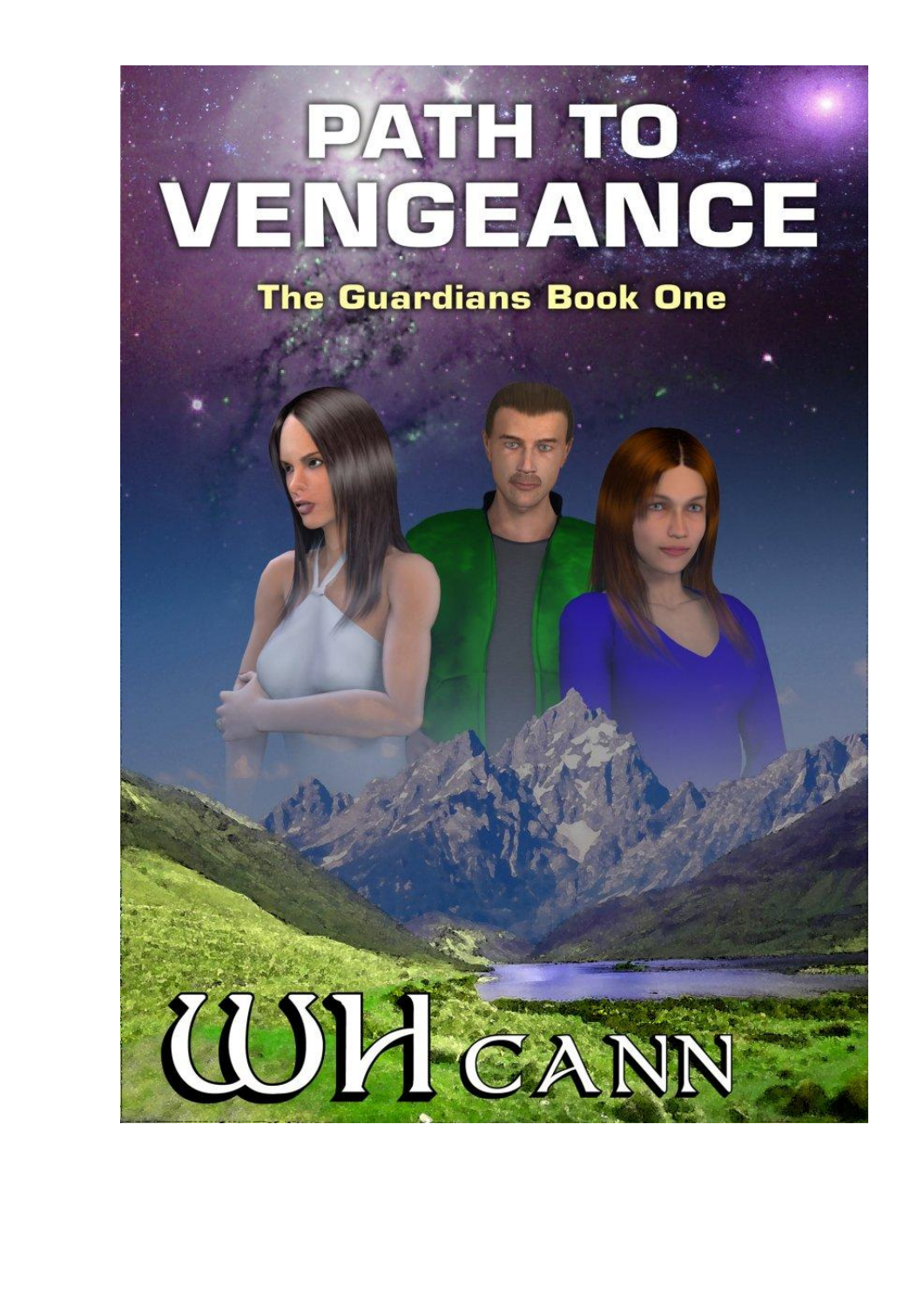**The Guardians**

**Book One**

**Path to Vengeance**

**W. H. Cann**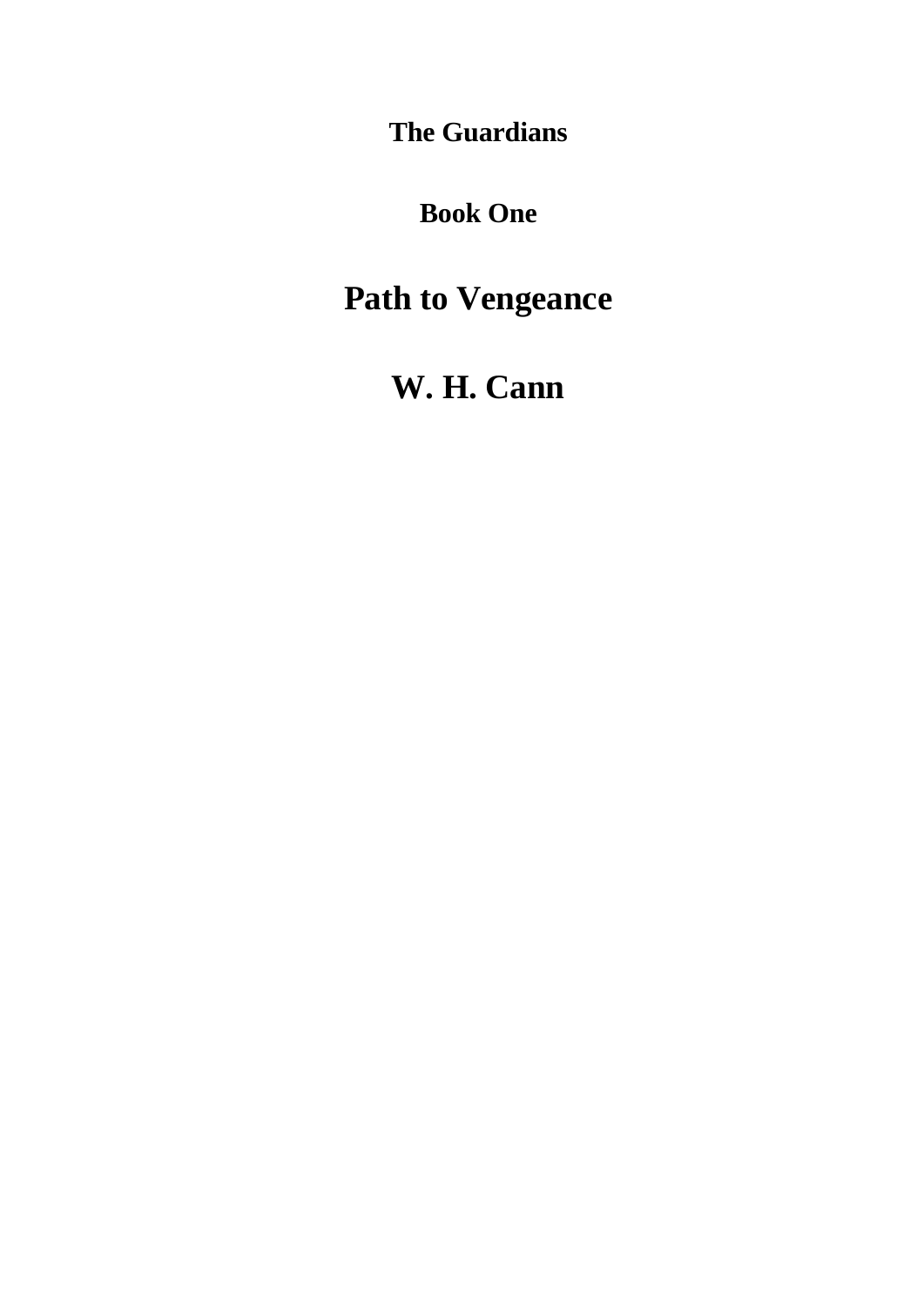*W.H. Cann asserts the moral right to be identified as the author of this work*

*Copyright 2012 W. H. Cann*

*Published by W. H. Cann This Edition Jan 2012 (Draft 7)*

*Cover Illustration W. H. Cann & Steve Knight Produced by Knight-Ware Copyright 2012 W. H. Cann*

*All Rights Reserved*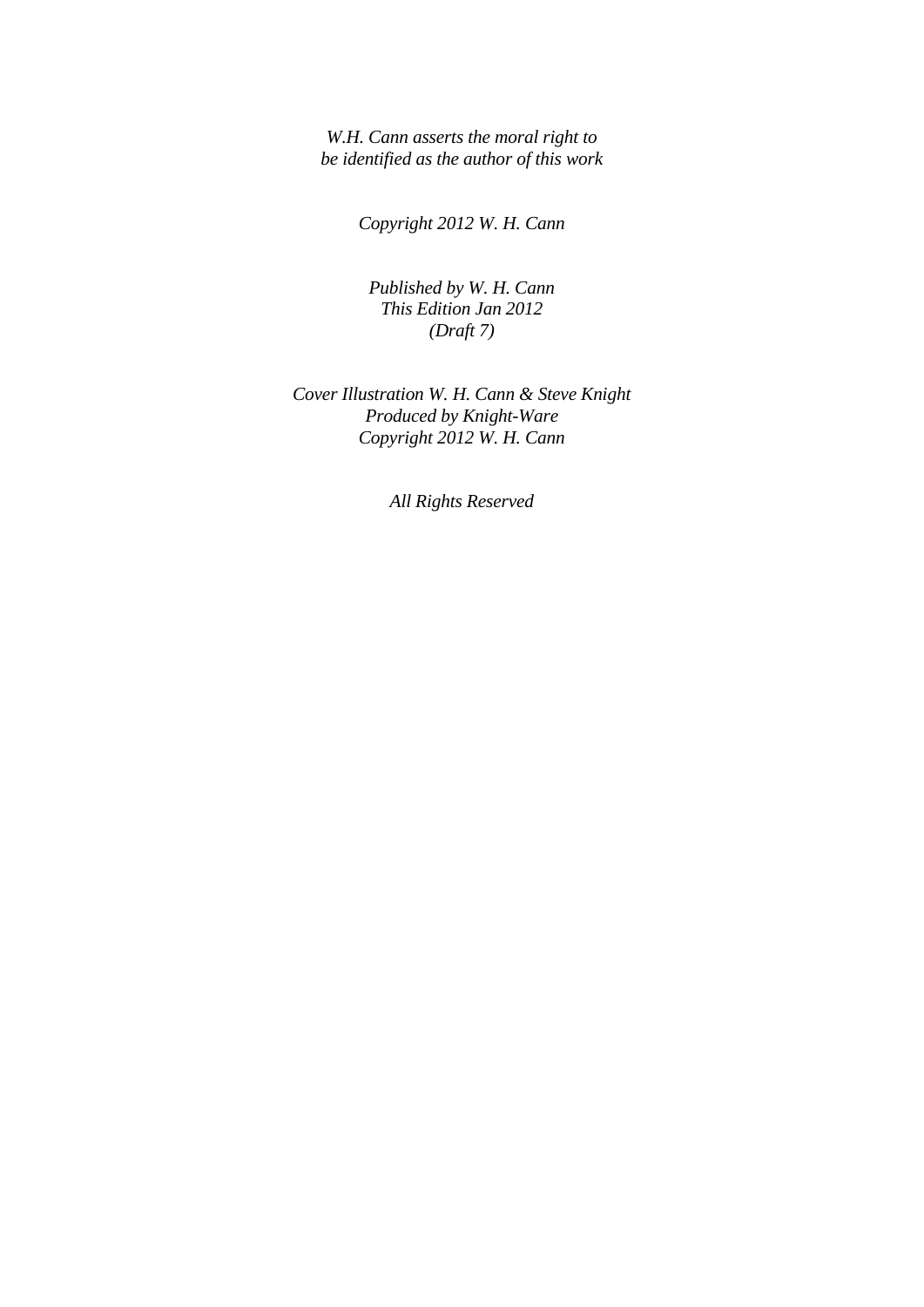## **Prologue**

### **Mabraant, Mabra System, Fazaal Sector, Gaashox Quadrant Calendar of the Ancients 11,190**

Grogaan was standing by one of the large viewing windows at the main space port in Herloan City, staring up into the sky feeling happier than he could ever remember. He was waiting excitedly for the arrival of his fiancée Miranda who was returning from a visit to Breolis Primar in the nearby star system.

He was well respected at Mabraant Engineering where he worked and had excelled in his abilities as an engineer, had recently passed his advanced flying course, and it was the first anniversary of his engagement to Miranda. In another year he would be reapplying to join the Mabra Defence Academy, and hopefully start his fighter training following in his father's, his grandfather's, and his great grandfather's footsteps.

The ship was overdue by an hour. His excitement diminished slowly as time passed, and he became anxious for her safe arrival. Most ships arriving in the Mabra System were late these days because their arrival had to be timed with that of a fighter escort, but that did not prevent him from worrying. The escort ships were the new Manta Class Interceptors, a fast and beautiful starfighter that Grogaan hoped to start flying once he was enrolled into the Academy. He recalled a time when it was not necessary for ship escorts, but that was before the Krelathan raiders began attacking ships in the systems that bordered that of Krela, the raiders' home system.

Out on the edge of the system the transport arrived. "Mabra Defence, this is transport beta-gamma-seven-four-three; we are under attack. I repeat, we are under attack," said the communications officer calmly.

Fifteen Krelathan fighters appeared from behind the nearby moon and several of them opened fire. Blue laser bolts streaked across space and hit the transport on the port side knocking out all the electronic systems, rendering the ship dead in space. Five of the larger attacking ships closed in, not to destroy the ship but to dock and board her. Moments later, five interceptors from the Mabra Defence Force arrived and immediately opened fire.

"Alpha Squadron, let"s go do our job," said Commander Learman. "Watch your backs and do your best."

"Yes Sir!" responded the four other pilots.

The Mabra Defence pilots were outnumbered three to one, but that did not stop them fighting with skill and tenacity despite four of them being fairly inexperienced in combat. Commander Ruebern Learman was a veteran fighter, highly respected and one of the best pilots in the force. He was also one of the last of those that had more than five years experience in combat. The four younger pilots remained in pairs as they fought, but one by one they were killed by the Krelathans. Ruebern broke off formation and chased one of the larger ships heading for the transport; a few seconds later it exploded. Without hesitation he targeted another, and another, calm and focussed on the task ahead. With three ships destroyed, he veered off to avoid an oncoming pair.

On board the transport, Miranda Talashon was standing beside her father watching the fight, fearing for their lives knowing the reputation of the Krelathan raiders. She desperately wanted to get home to be with her fiancé Grogaan, to feel safe again, but wondered what was going to happen now.

"Damn those Krelathan scum," said Alandra angrily, his wife staring at him in shock never having heard him curse before. "The Senate will hear about this, and I will make sure they do something about it. It's time they put the lives of their people above their damn bickering and financial prudence. It's time we took the fight to these scum and put an end to their villainy."

Unfortunately, he never got to voice his opinions or arguments to the Senate.

"Watch your back Sir! You"ve got three on your tail," said flight officer Andrews anxiously.

"Roger Andrews, and thanks." Ruebern tried to shake them off, but they were good, very good, and as soon as he managed to lose one, either another took up the pursuit or the one he lost managed to fall back on his tail. Despite his skills in evading the pursuers, several laser bolts hit his fighter at the stern;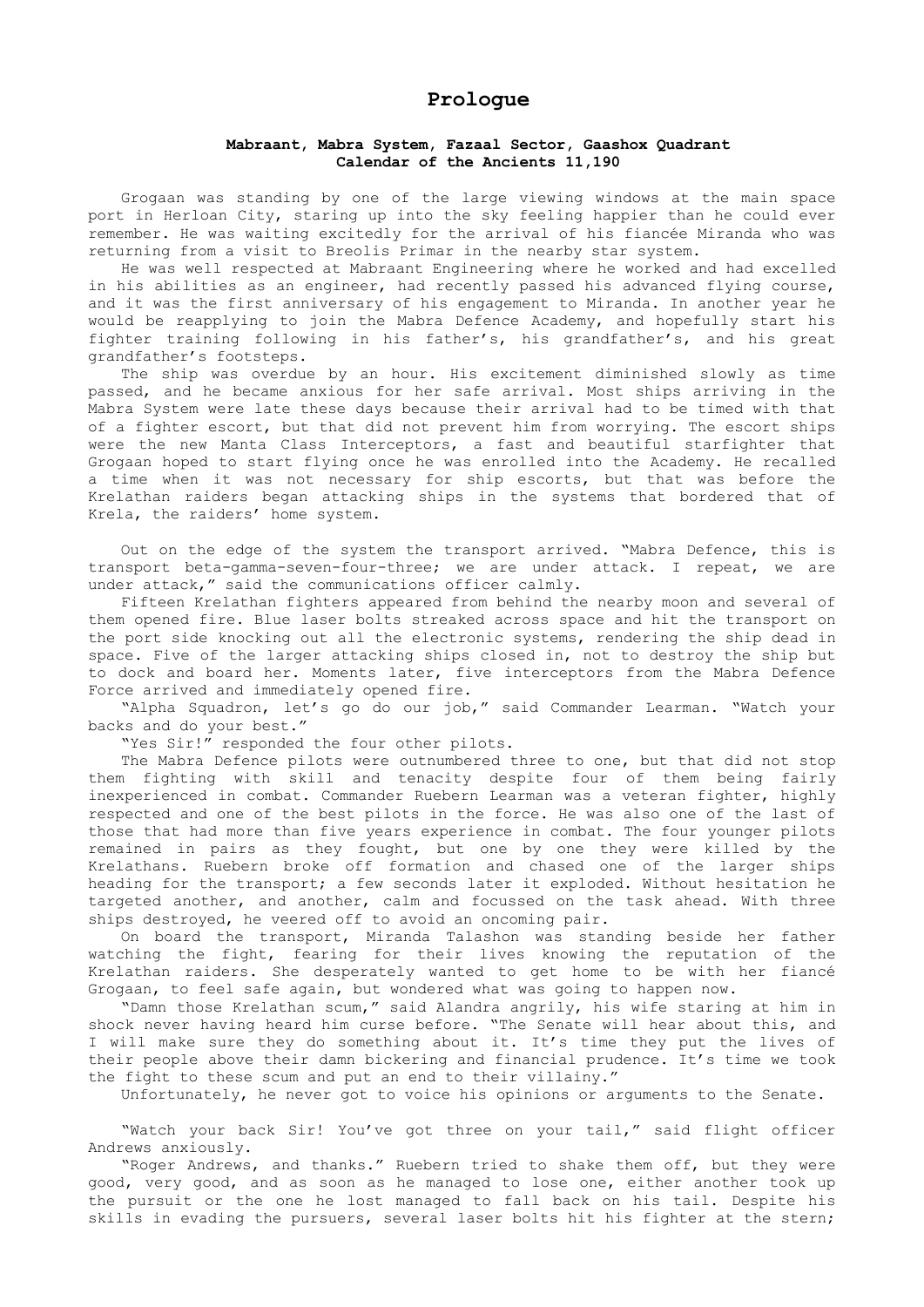his ship lost power, and he knew his time was up. He was on his own now, one against eight, and they were odds even he could not survive against.

He looked at the small holophoto of his wife he had fixed on the side panel of his ship. "Forgive me Kareana. Goodbye my love," he said as he run two fingers across the woman's face and sighed. His one regret was that he was unable to say goodbye to his family. For the first time since his second son Grogaan was born, a tear trickled down his cheek. Then he was gone. His ship exploded and vanished from existence.

The less experience Krelathan who killed Ruebern was overzealous in his desire to take his first kill, and fired more shots than was required. One single laser bolt that missed the fighter hit the stern of the transport destroying a small access panel and the power coupling behind: a one in a million shot. The failure of the coupling caused a chain reaction that travelled along the power conduits within the ships structure. A few moments later the transport exploded in a massive fireball taking out two of the Krelathan fighters.

Grogaan was in a state of panic. He knew something was wrong, very wrong. He did not know how, but there was no doubt in his mind. Gazing skywards he clearly sensed death; four sudden stabs of pain in his mind and spirit one after the other. Then he felt a much stronger sensation and knew that his father was dead. He sensed the cry of anguish, a moment of intense pain, and then nothing. The sensation made his whole body tingle. The loss of his father cut him deeply. He felt nauseous and weak. It was not over: worse was to come.

He had not even had time to accept his father"s death, when moments later the sense of death that hit him was overwhelming. It felt as if hundreds of lives had been lost simultaneously, all crying out as one. Amongst the multitude of deaths he felt, he sensed one particular death as clear as someone plunging a knife into his heart; his fiancée Miranda had died. He knew it. He felt it. He sensed the pain and the sadness. For a moment he swore he heard his name being called out. Then there was nothing. She too was gone from his life.

The loss cut him to the very core of his being. It felt as if his soul was being torn from his body. Grogaan went into complete shock; his gaze fixed blankly towards space. His knees felt weak. His heart thumped painfully in his chest. Everything began to swirl around in front of him. He wanted to scream in grief, to lash out at anything nearby, to hurt someone, to hurt himself. Intense anger rose up within hiding his grief, but his strong self-discipline built up over the years prevented him from acting foolishly, or from making a scene in public. Hatred and contempt followed. His mind became filled with thoughts of extracting vengeance upon the perpetrators.

Grogaan, filled with grief, anger and hatred, walked idly back to his ship and then flew away from the spaceport. He knew he was in no fit state to fly, but did not care: Nothing mattered anymore. His mind became numb from shock, was unaware of everything going on around him, and did not even know where he was flying. As if fate directed him, Grogaan ended up at the one place that meant something to him; Lake Mabreese where he had first met Miranda. It was also where he had proposed to her and where she had filled him with happiness.

He landed without causing any damage considering it was a hard landing and the worst he had ever done. He walked to the spot where on that day one year ago he asked Miranda to marry him. Sitting on the dry grass beside the stream he thought of the two memories that meant most to him, his happiest memories.

The first was on the occasion of his sixteenth birthday. He arrived home from the Junior Education Faculty excited about what his father had bought him. Grogaan was disappointed because he saw nothing that resembled a present, and then his father spoke to him: Well, if you go through life with such little patience and lacking in curiosity, you won't get far. He had then taken him into the garage where his first spaceship was parked. It was the happiest day of his life, and what made it even better was that his father had secured him a place at Mabraant Engineering as an apprentice engineer.

Six years later and as a direct result of his flying, he met Miranda. Grogaan was completely smitten and within a year their relationship having developed profoundly, he proposed to her. She accepted without hesitation, making that day an even better day than when his father gave him his first ship. He remembered the day perfectly.

Miranda loved swimming and had gone for a swim in the lake. When she came out in her white bikini Grogaan was unable to take his eyes from her. She was the most beautiful woman he had ever seen, had a lovely figure, and he savoured the sight of her wet skin glistening in the sunlight. She stopped beside him and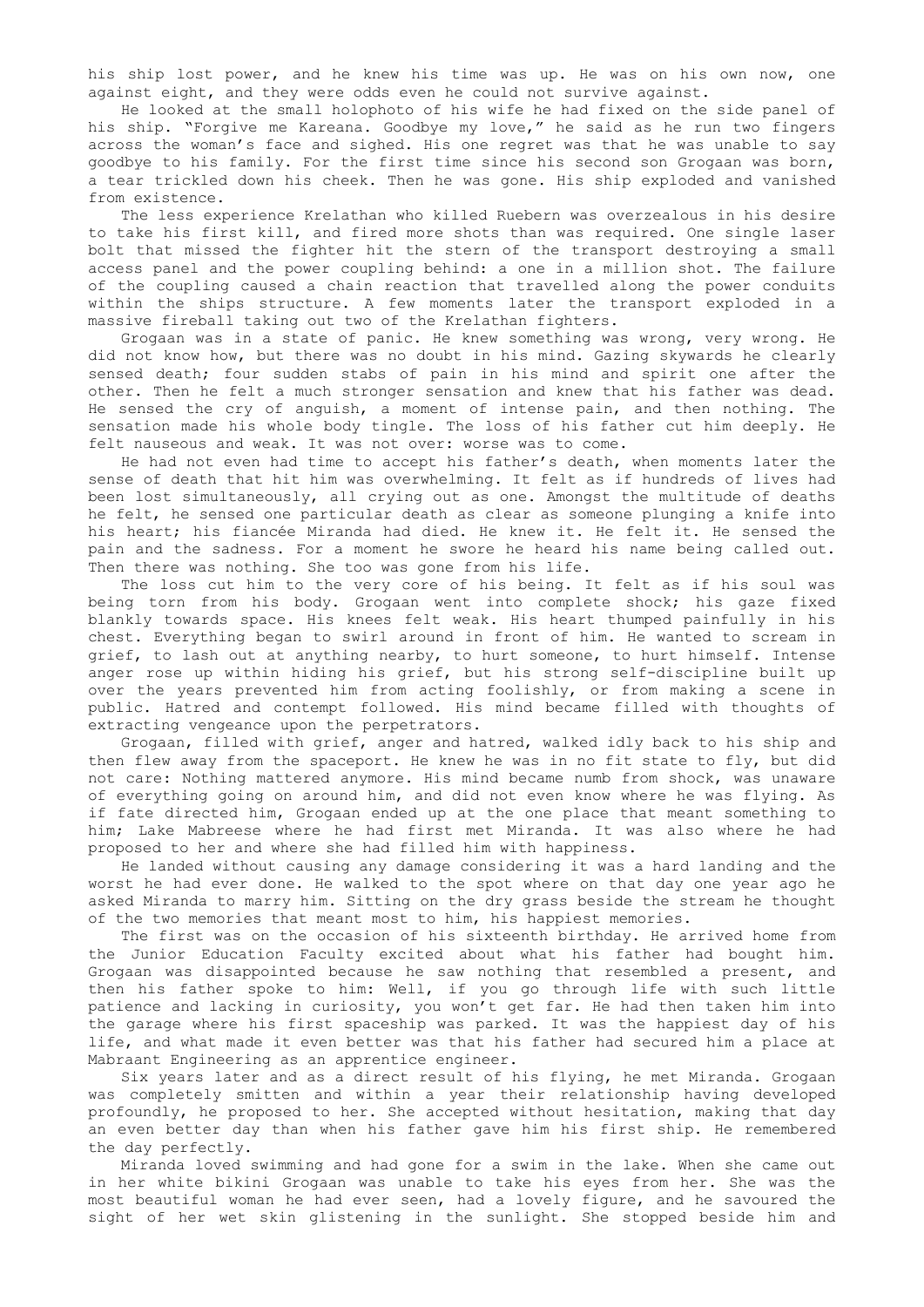slipped on her white dress. Kneeling before her he asked her to marry him, and the joy he felt when she accepted was indescribable. The image of her standing towards the lake holding her hand high and gazing admiringly at her ring was permanently etched into his mind.

For a few moments the memory brought happiness to his soul, but then reality snapped back and took that happiness away. His brother Ben had been killed in action while fighting against the Krelathans only a week before. Now today his father had been killed and his fiancée too. His father, Ruebern Learman, was Grogaan's hero and the one he looked up to. He wanted to grow up to be like him, a good husband, father, and most of all a fighter pilot. Miranda was his one true love and the one he hoped to spend the rest of his life with; his soul mate, his everything. Words could not describe how he truly felt about her.

The fresh realisation that he had lost her hit Grogaan even harder this time. It was like a laser bolt striking his chest. It cut him so deeply and profoundly he simply lost the will to live. As far as he was concerned there was nothing to live for now Miranda was gone. The pain of his loss was intense. Every part of him hurt. His heart felt as if it was about to rupture. His mind was reeling from grief, anger and hatred. The grief was choking him, the anger and hatred towards the Krelathans eating away at his soul. The strength of those emotions was too much for him to cope with: He blacked out.

Fate had dealt an unfair hand to Grogaan, or so it appeared. He went from a joyous young man who had everything to live for to one who had lost all he cared for, even the will to live. He awoke as dusk was falling feeling very bad. Never had he felt so thoroughly wretched and worthless. He managed to stand up, but remained where he was. He pictured Miranda standing with her hand raised and gazing admiringly at her ring, the diamonds sparkling in the sun. "Miranda my sweet rose, I love you, will always love you." After choking back the grief threatening to overwhelm him again, he wiped fresh tears from his face and looked skyward. "I vow to avenge your death, that of your parents, my brother and my father. I swear I will make those damn Krelathan scum pay dearly for their atrocities. I swear I'll not rest until they are vanquished or I am dead."

The losses Grogaan experienced would turn this young man into a deadly force, the one who would act above and beyond his calling, the light within the darkness, the storm that leaves havoc in its wake, the lightning bolt that strikes with devastating results.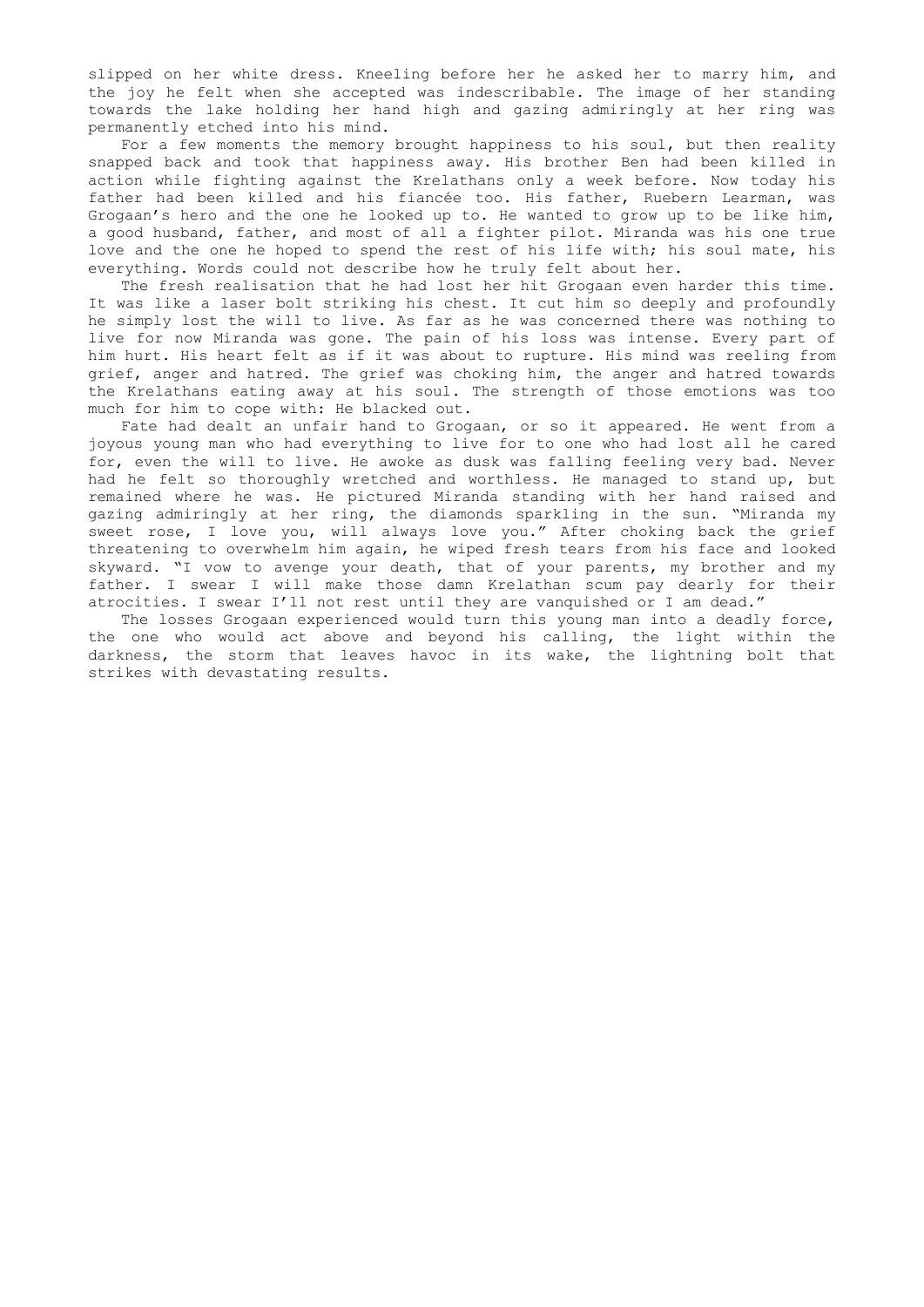## **Chapter One**

#### **Mabraant, Mabra System, Gaashox Quadrant**

Grogaan awoke abruptly in a cold sweat. He sat upright too quickly making him feel light headed and disorientated. His head throbbed. His heart beat wildly. His breathing was fast and shallow. The sheets were damp and his head and chest soaked with sweat. Grogaan fell back onto his pillow staring at the ceiling trying to steady his breathing and relax. It felt as if he had drunk so much it had given him the most intense and painful hangover possible. He was unable to think straight for a while, and his head hurt so much he had to close his eyes. Every breath seemed to cause pain in his lungs. Grogaan had never experienced such discomfort after waking after one of his disturbing dreams. To make matters worse, they always brought back memories of that terrible day, the day he lost his loved ones.

He finally managed to sit up but his head hurt, and the room seemed to swirl around before him making him feel nauseous. The sun shone brightly through his window, Grogaan having forgotten to close the curtains before he fell asleep. The brightness was hurting his already tired and aching eyes, which did nothing to alleviate the discomfort he was already feeling. Rubbing his hands across his brow and then over his black crew-cut hair, he felt droplets of sweat running down his neck and back making him shiver. He lay back on the bed and tried to relax, longing for an end to the grief, to be free of the pain and heartache, and most of all for the dreams to end. The last thing he wanted right now was to get up for work, so he closed his eyes for a while, and images of the dream began racing through his mind.

Grogaan tried to make sense of them, but everything was clouded and blurred obscuring the detail, made worse by the thumping in his head. When he finally managed to relax, he went to the refresher unit to indulge in a long hot shower. Standing motionless and allowing the hot water to rinse away all the tension that had built up in his body, his muscles slowly began to loosen, easing the stiffness. When adequately refreshed, Grogaan turned on the warm air blower, which quickly dried his body. Once dried, he turned the temperature down allowing the cooler air to reawaken his senses. It made him shiver a few times, but served to stimulate his body into life, and yet did nothing to ease the pain in his head; a pain like nothing he had ever experienced before. The only time Grogaan recalled having felt as bad as he did now was the night his fiancée and father were killed, and was a feeling he had never wanted to experience again. It was shortly after this time that the dreams began.

At first the dreams were light and infrequent, but now they had become more regular, intense and disturbing, and were beginning to make him tense and deeply troubled, often causing him to lose his concentration. This in turn made him irritable and touchy, resulting in him occasionally snapping at those who annoyed him, even his friends. Many did not understand his troubles or wanted to understand, and made snide comments about him to others, or criticised him thinking him a troublemaker. There were however, those who knew why he acted the way he did, especially his three close friends; Zaack, Doraant, and Eldaan.

Despite his snapping at them, they never rebuked him or took offence. They were the ones who had given him so much encouragement and support over the past years, who helped him through his most difficult times of depression, and were always there when he needed them the most, often putting aside their own interests for the good of their troubled friend. Grogaan knew he had three really good friends, true friends, and was extremely grateful to them. He owed them so much and tried to repay that kindness anyway he could. The one main and beneficial act he managed to do, was securing a transfer for them from the domestic appliance division to the spacecraft division at Mabraant Engineering, where he himself had worked since leaving the Junior Education Faculty.

Grogaan was a jovial easy going young man, friendly, kind and generous. He had a surprisingly adept ability of hiding his problems from others, or if in a bad mood while in the company of other people, maintaining an air of composure and calm. Unfortunately, this self control began waning as his dreams became more frequent and grew in intensity, resulting in him becoming withdrawn and melancholy if left on his own for long periods of time.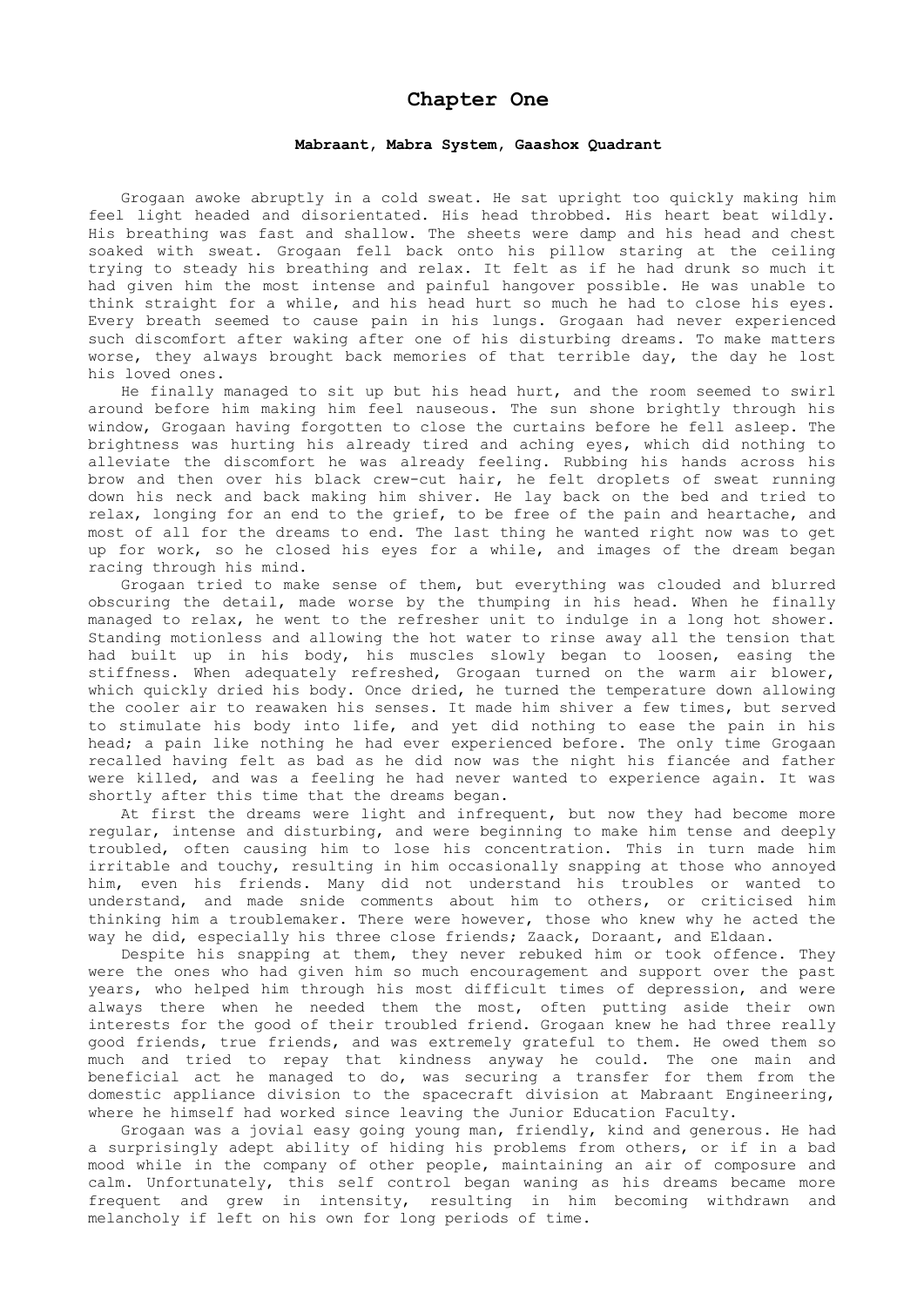The solitude and quietness of those times added to his troubles because he was usually unable to take his mind off the dreams, the deaths of his fiancée, his father, and his brother. On particularly bad days his depression became so acute he simply lost the will to live, but then his vow of vengeance always came back to haunt him, and so he would persevere and press on.

Knowing what a problem being alone was for Grogaan, his three friends tried to make sure one of them was with him as often as possible, even if it meant putting themselves out, but even that was becoming too hard to achieve.

Feeling relaxed and refreshed after his shower, Grogaan got dressed slowly. Before going down stairs for breakfast he gazed out of his bedroom window admiring the view of the mountains. It was a lovely sunny morning, much too nice to be going to work. Instead, Grogaan wanted to fly to the mountains and race his ship through the canyons as fast as he could, getting the adrenalin flowing and excitement in his heart pretending he was fighting the cursed Krelathans. It was one of the few ways he successfully kept the depression at bay.

With a heavy sigh he left his room, walking slowly down the stairs to the kitchen. He thought of the work he had planned for him and his few friends who worked with him, trying to keep his mind off the night's troubles, but his headache was a constant reminder. He cursed silently, wishing he could get a good night sleep for once.

"You"re up early again this morning son. Those dreams still bothering you are they?" his mother asked sympathetically. She knew what he was going through, even though she did not fully understand why. It made her feel helpless and this caused her much anguish, more than she could sometimes cope with.

He nodded slowly. "They are," he sighed. "They're becoming more frequent and disturbing, but there's no need to worry. I'm sure they'll pass sooner or later," he said trying to convince himself as well as his mother. "They can"t last for much longer."

Kareana could see he was deeply troubled. "Have you no idea what may be causing them? You"ve never had such bad dreams before," she said setting his breakfast plate before him.

He shrugged his shoulders. "No, I haven't, only that they started after Miranda and father died."

Kareana knew her son still felt the pain and heartache at the loss of Miranda, his fiancée, his father and his brother, and how much it had affected almost every aspect of his life since then. She hoped that time would heal the wounds, and when she thought he was finally coming to terms over their loss, the dreams started undoing any progress made. She wished she could do or say something to help, even if it only eased the distress a little, but knew there was nothing anyone could do. She only now realised just how much their loss affected him, and decided not to press the issue any further. Adding to her son"s troubles was the last thing she wanted to do.

Kareana was still coming to terms with her own loss. Living without her husband Ruebern, and Ben her eldest son was proving very hard for her. The pain of that loss was still raw, and at times she felt as if her whole life was falling apart. Oftentimes, the memory of her husband brought Kareana so much happiness, especially when she remembered some of the special times they had together, when they went off-world to visit Breolis Primar. She remembered their second trip when they spent fourteen really enjoyable days exploring and staying in local hotels; the first trip after their marriage.

While there, Ruebern bought her a beautiful silver leaf shaped pendant with a large pale yellow gem at the centre, and hanging on a long fine silver necklace. It was supposedly a rare and precious stone found in the arid mountainous region of the planet, the home of many dangerous creatures where few people travelled. Ruebern knew the gem was valuable, but did not believe the stories of where they came from. The colour and chemical composition of the gem matched that of Kopaz, another rare and precious stone. Kopaz however, was usually green in colour, ranging from pale green the most common, to very dark green.

Where they came from was not important to Kareana. It was the fact that Ruebern was willing to spend such a large sum on a gift for her was all that mattered, making it more precious than anything, and made her feel very special. She still had the necklace, kept it safe in her jewellery box, but now only wore it on the anniversary of their wedding and deaths of Ruebern and Ben.

It was usually after these memories that Kareana found the pain of her loss too much to bear, and had it not been for her only surviving son Grogaan, would have broken down completely. It was because of Grogaan that she worked hard to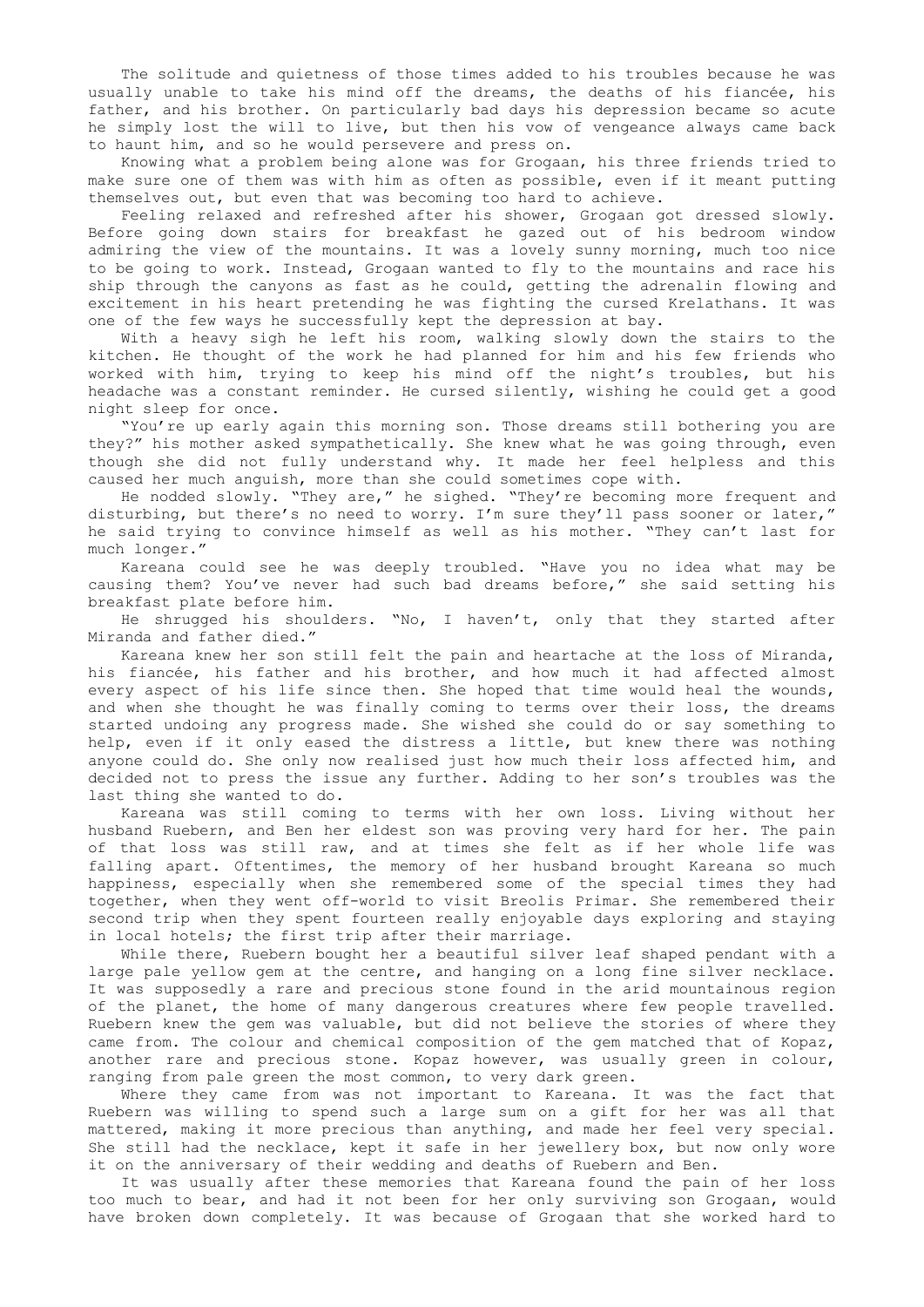cope with daily life without her soul-mate. She recalled what her son told her when he returned home after proposing to Miranda; the memory bringing a joyous smile to her face: 'You know what mother, you and father are soul-mates, you know that don"t you? If me and Miranda are like you two after we"re married, I"ll be the happiest man in the universe." He used to call Miranda his soul-mate, and only now did she truly understand why he did, which was why not being able to help him overcome or resolve his problems hurt her emotionally, feeling that she was failing as a mother. Kareana knew all she could do was to be there for her son.

When she saw him in his happier more jovial mood, the way she always remembered him before he lost Miranda, it always lifted her spirits and gave her just cause to be thankful that at least she had him to care for. She was not alone in her situation. Several of her friends and people she knew had lost husbands or sons in the various engagements, and they often comforted one another, but it was not always enough.

Grogaan picked absently at his food while thinking about the dreams. The one he had suffered the most over the past two years was of a space battle where he saw starfighters darting between capital ships, laser bolts flying everywhere, hitting both fighters and capital ships. The cost in lives and equipment was far beyond his comprehension: the true reality of war. Then he was no longer flying a starfighter. He was still involved in the battle, but was on board one of the large strangely designed capital ships.

This puzzled him because he could not understand why he would be watching the battle from inside a capital ship, especially when it was obvious he was a fighter pilot. Suddenly, the interior of the ship seemed to darken and enclose around him, suffocating him. Then there was a massive explosion that tore the ship apart. Everything suddenly went black, at which point Grogaan always awoke suddenly and in a cold sweat.

The other dream, which was the more recent one he started experiencing and caused him the most distress, was that of a woman trapped inside the ruins of a building. It troubled him greatly, but was unable to understand why. Grogaan knew few women, and the only one whose loss could cause any distress for him now would be his mother. However, for some reason beyond his comprehension, he knew that she was not the woman in his dream, and assumed that it might be someone he would meet in the future. Shaking his head gently he took a bite of his food. The food tasted bitter in his mouth, which increased his discomfort and he soon lost his appetite.

His mother watched him with sadness in her heart as he picked absently at his food, not having seen him so depressed for a long time. It caused her much grief to see him like this, making her cry inside. He dropped his fork onto the plate, put his elbows on the table, and rested his chin in his cupped hands; his appetite gone. Kareana could see that he was sinking into one of his depressive moods and thought it wise to divert his attention from the dreams. She looked at him inquisitively for a moment, thinking what to say. "Oh by the way, you"re friends have been looking for you over the past few days, which surprised me because I thought you were with them."

Not wanting to reveal much about where he went, and knowing it would only cause her upset if he did, he simply explained that he went to Herloan City on some personal errands. He poured some fruit juice into a glass and swirled it around a little before taking a mouthful. The sweetness eased the bitter taste in his mouth, but failed to improve how he was feeling. He sighed heavily.

"Care to elaborate?" she asked inquisitively.

"Not really in the mood right now, but maybe some other time if you don"t mind." Finishing his drink in a few gulps, he got up and left for work without saying another word, leaving his mother more worried than she had been. Resisting the urge to cry, Kareana watched him disappear through the back door. She had cried far too much over the past three years and now needed to remain strong, something she had found easier until her son began having the dreams, but now it was becoming increasingly more difficult.

Mabraant Engineering was just over half an hour"s walk from his home, both of which were situated near the edge of Herloan, principle city of the Wosfere District. It was the primary maintenance and repair depot in the Fazaal sector, and had a specially constructed land-based docking facility for repairing craft that were too large for the internal repair site. There was however, no space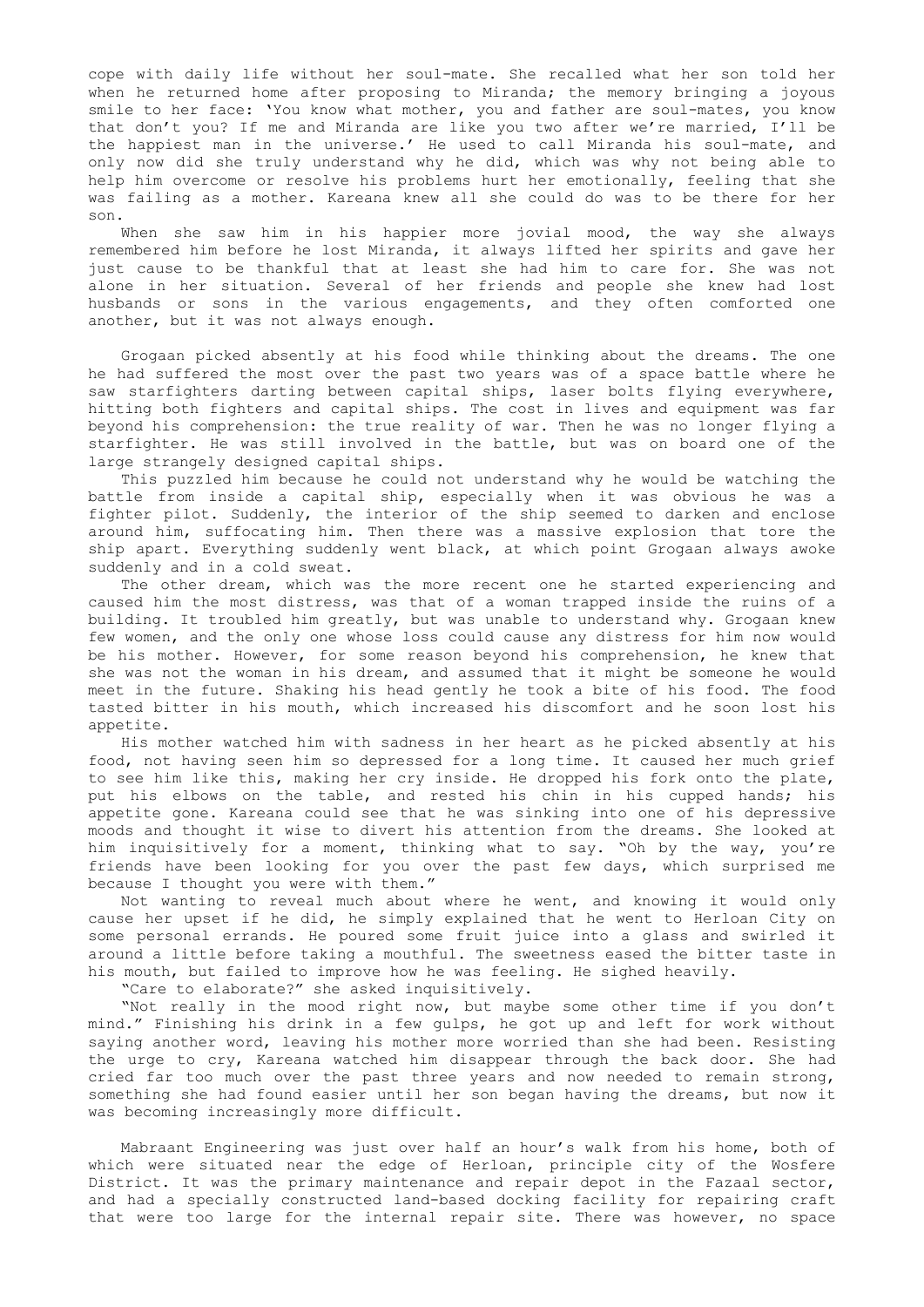dock for the major capital cruisers that often passed through the sector. The internal repair site catered for everything else, from domestic appliances to medium sized transports. Grogaan and his team were responsible for all work on spacecraft, primarily starfighters. He had been working there for ten years; his three friends for about seven.

Having left home earlier than usual, he ambled slowly kicking some of the stones that littered the roadway. It took almost fifteen minutes longer to reach work, not that he was in a hurry to get there. With each step he took his depressed mood slowly deepened. There had been no rainfall for almost two weeks, so the road was dry and dusty. On either side of the road there were green fields that stretched into the distance: to his left the Potrodand Mountains, and to his right the lowland farmsteads. He always preferred to walk to work, gazing at the fields and mountains as he wandered along, the sights and sounds of nature always cheering him up.

On this particular morning, Grogaan was so depressed he neither looked, nor even thought of the fields and mountains as he walked. By the time he reached the entrance to the maintenance depot he was feeling so miserable he wanted to turn right around and return home to his bed. His shoulders were hunched, his head hung low, but they were not as low as his spirits.

When he entered the building he found that he was one of the first to arrive. This pleased him as he would not have to face any of the others straight away, giving him a little time to perk up, which he usually did once in work. Only the supervisors had arrived before him, and most of them rarely entered the hangar so early unless they were checking on the work programmes. Grogaan went into the engineers' crew room to change into his coveralls. After taking them from his locker he noticed that there was a green microdisk in the disk slot of the door. After slowly donning his coveralls, he took the microdisk and picked up the datareader from the table. He sat down in the chair near the window placing the reader on his lap with the disk held in his right hand.

On one side of the microdisk there was an emblem; that of the Mabra Defence Academy. The Academy was the third largest complex on Mabraant, situated on the outskirts of Stellant City in the Arlrent District. Grogaan knew it would be the answer to his application for entry into the Academy, something he had been longing to do since he was a young boy. Having had his three previous applications turned down was bad enough, but it was made much worse because the recruiting board at the Academy had given him no reasons for the rejection.

His brother, father, grandfather and great grandfather had all been pilots in the Defence Force, and he was adamant that he would follow in their footsteps. He knew there was nothing wrong with him physically or mentally, and was unable to understand why they continually refused his application. His engineering and flying skills were already highly advanced for one of his age, proving that he had the necessary abilities to become a pilot in the Mabra Defence Force, but that seemed to be insufficient merit, at least in his case.

Grogaan had submitted his first application the day after his twentieth birthday. Six long years have passed since that day, and he still remembered the joy he felt, although it had not lasted very long. The first refusal was disappointing, and even though he had not been informed why his application was refused, he assumed it was because there was an abundance of applicants that year. Grogaan later found out that the Academy did not take on the full quota of entrants that year, and so he became angry and disillusioned. Every two years after that he resubmitted his application only to be refused each time, without reason. Now he had the fourth reply in his hand, it felt much longer than two years since his last application.

The young man sat quietly contemplating for a while, wondering what the answer could be. There was a longing that it would be the answer he most desired. His melancholy mood lightened a little, being replaced with a sudden feeling of anxiety as he slid the microdisk into the datareader. He paused a while before switching it on; his trepidation increasing by the second. The screen flickered and when the menu appeared, he selected option one, and held his breath in anticipation. Moments later a message appeared on the small screen. His heart sank when he saw the words scroll across the screen, and without surprise he read:

We regret to inform you that you have been unsuccessful in your application to join the Mabra Defence Academy. You may reapply for the next intake in two years time.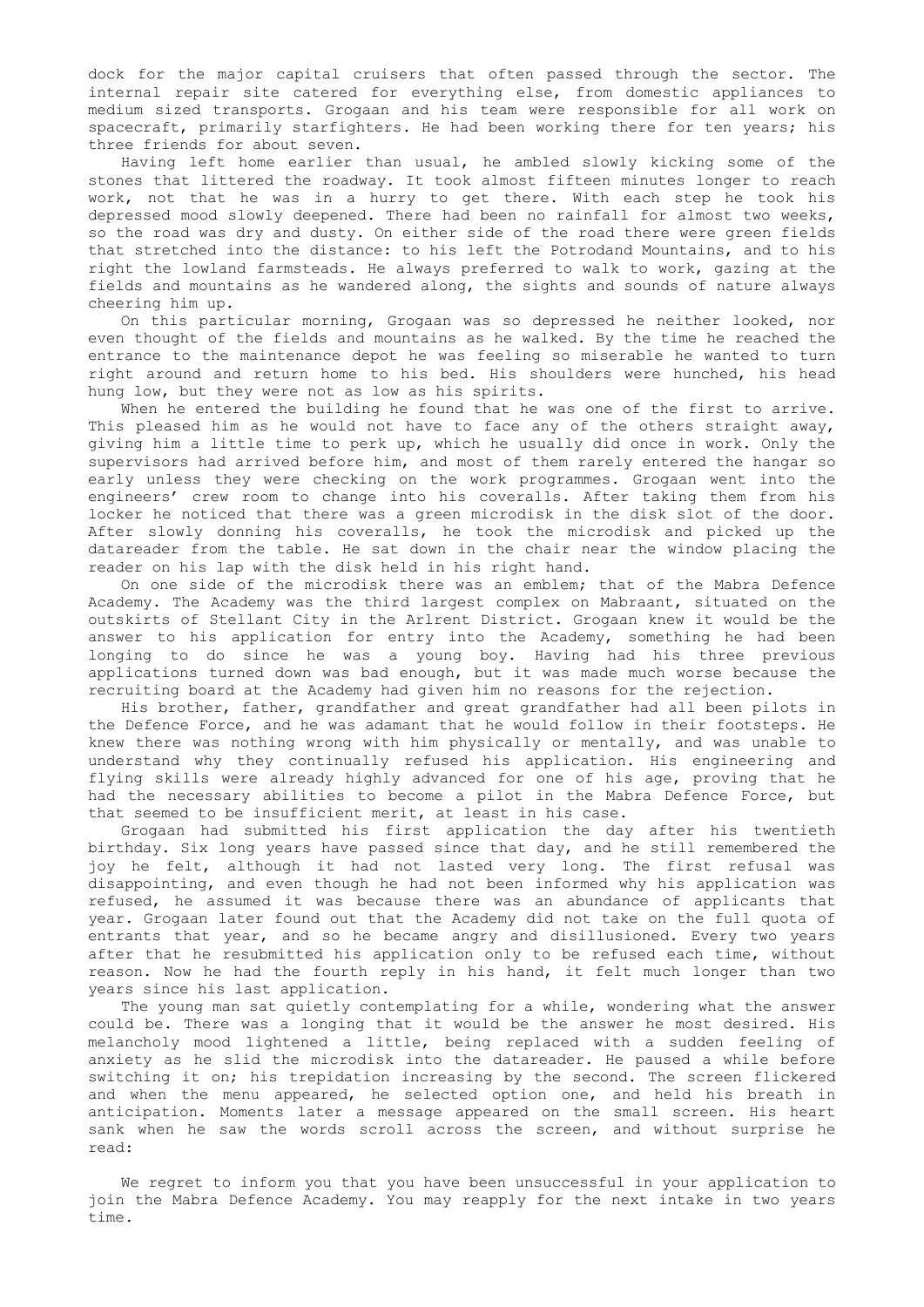General Lantine, recruit enlistment. By the authority of the Mabra Defence Academy.

He so longed to join the Academy and for years he had tried with no success. 'I wish I had never come back from Breolis Seven,' he spat with frustration. Had he not come back, he would not have been able to return Trindall"s personal yacht, something he could not do. He owed his friend much for his support over the years, and the opportunities Trindall had given him at work, so did not want to damage that friendship in an act of selfishness. Grogaan was plunged into a depressive mood that was almost suffocating, and was compounded further by the anger he was feeling towards the Krelathans who were responsible for the deaths of his loved ones and so many other Mabraantans, both military and civilian. His mood was not made any better when three young men burst into the crew room, laughing, joking and pushing each other around, disturbing his angry thoughts.

When they saw Grogaan they stopped suddenly. "What! You here early again?" asked Zaack with a touch of friendly sarcasm. "Damn, you're far too keen for us. Don't you think it's about time you eased off a bit?"

"Hi," responded Grogaan despondently. "You're happy this morning aren't you?"

"Of course we are. What"s there to be miserable about?" said Eldaan, his good mood grating on Grogaan"s bad mood.

Zaack noticed their friend was looking very miserable. "Hey, what"s up Grogaan?" he asked. He then saw his friend was holding a datareader in his hand and realised he had received his reply from the Academy. "Oh no, they haven"t turned you down again, have they?"

The others went silent, and knowing the bad luck that he had had in the past, feared the worst.

"Need you ask? Dammit Zaack, what does it take to get into that blasted place?" replied Grogaan, his eyes revealing his anguish. He just could not understand why they kept rejecting his applications. With all the pilots they were losing in the Krelathan attacks, he was sure the MDF must be getting desperately short of men.

"Damn those bureaucratic fools. Don"t they realise who they"re turning down. What flaming right do they have to turn you down without telling you why," said Zaack loyally.

Eldaan always believed his friend thoroughly enjoyed working on starfighters at the engineering facility, and would continue to do so. He therefore could not understand why Grogaan was so eager to join the Academy. With so many pilots being killed, the last thing he wanted was to lose a friend, especially Grogaan. Although Eldaan was willing to join up along with his friends, he really wanted them to remain engineers for a good while longer. Eldaan considered himself a good pilot, not as skilled as Grogaan said he was, and as far as he was concerned, doubted he would last long as a fighter pilot against the Krelathans.

Doraant nudged his way past Eldaan as the three friends went to sit in the other chairs. He knew it was Grogaan"s greatest ambition to become a fighter pilot, even before he had known him as a friend. Grogaan was such a talented pilot and it seemed as if he was born to fly. Doraant felt bad at the news but could not think of anything to say, not that he would be able to do much to ease Grogaan"s mood, not at the moment anyway.

Zaack had other opinions about Grogaan"s eagerness to join the Academy. There was more to it than just the sheer exhilaration of flying; it was partly about making the Krelathan raiders pay for the people of Mabraant they had killed, but more so for the family and friends he had lost at the hands of those murdering scum, especially Miranda, his fiancée. Zaack knew the Krelathans would pay dearly if Grogaan ever got into a starfighter. There was something about Grogaan"s flying ability that made Zaack believe it was a path that had been laid out for him by forces unknown, almost as if something or someone depended on him. Zaack knew Grogaan"s superior ability would make him the best pilot the MDF ever had, but then that ability made him believe there was more to it than just a natural gift.

"Hey Grogaan, we're all really sorry to hear this," said Doraant. The others mumbled their agreement. As their jovial attitude diminished rapidly, an uncomfortable silence descended on them. None of them knew what else to say.

"Have you lot received answers to your applications yet?"

"We had them yesterday while you were off somewhere," replied Zaack. Grogaan looked inquisitively at his friends who were not as happy about it as he would have expected. "They accepted our applications, but there's no way we're joining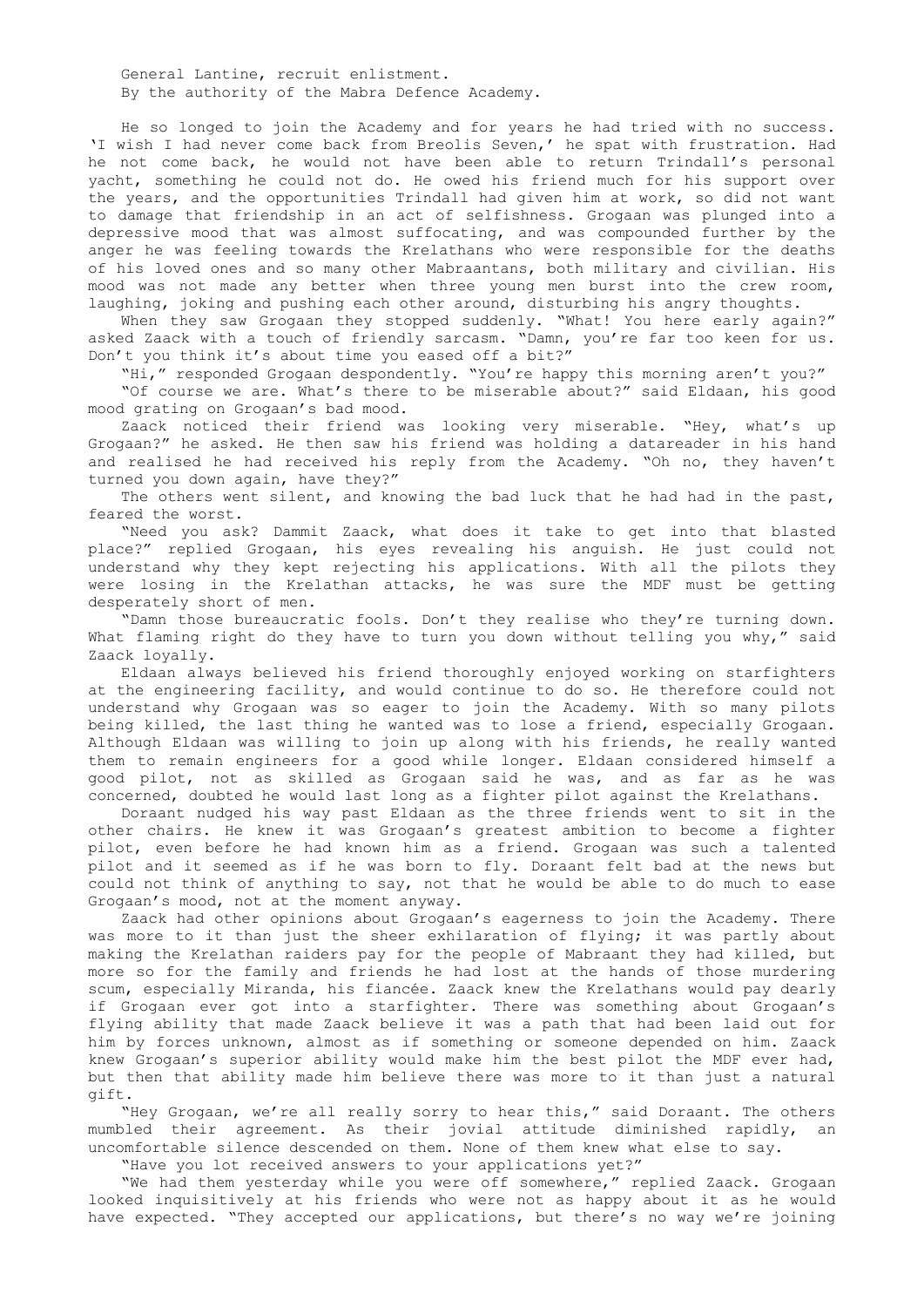unless they accept you as well," he said adamantly.

Grogaan was about to protest when Doraant spoke. "After all, if it wasn"t for you we wouldn"t be here now, let alone having become reasonable engineers and pilots. It's more than likely that we'd still be repairing domestic appliances. We've got a lot to thank you for!"

"It's nice to know that I've such good friends, and I promise I'll make it up to you someday," said Grogaan as he got up.

"There's nothing to make up. It's us that owe you. That's why we stick by each other," said Eldaan. "Don"t forget that it was you who got us these jobs and taught us to fly, and that's more than we could have dreamed for."

The others agreed and Grogaan smiled, nodding his appreciation. He was lucky to have such friends.

"Oh, by the way, where did you disappear to for the past few days?" asked Doraant. "We were looking for you everywhere, and all your mother said was that you were out and didn't know where, something you've been doing a lot these past few years."

Grogaan took the microdisk out of the datareader, put it back in the slot on his locker, sighed, and then placed the datareader back on the table. He explained that he was sorting out some personal matters, not wanting to tell them what he had been really doing, not just yet. Doraant was a little suspicious of his friend knowing there was more to it than that, and wanted to pursue the issue because he was concerned for his friend. He was about to speak when Zaack scowled at him, so Doraant slouched back in his chair rebuked.

Zaack had the deepest understanding of their friend compared to Doraant and Eldaan having known him much longer, was closer to him, and respected his desire for privacy. He knew that Grogaan would tell them what he wanted them to know when the time was right, and not before. As a result, the tension between the three of Grogaan"s friends began to increase as it often did in these circumstances, but it was never damaging and was short lived.

"Hey, ease up you three. It's not worth getting all stressed up about," said Grogaan agitatedly as he walking over to the crew room door. "I appreciate your concern about me, honestly, but please don"t start falling out between yourselves."

They nodded and agreed, all smiling.

"Look guys, there are things I need to tell you, but it"ll have to wait. Now isn't the time. Anyway, don't you think it's about time we pressed on with finishing those interceptors?"

"Haven"t we got anything else planned today?" asked Doraant as the group left the crew room heading towards the hangar bays.

"Not today," replied Grogaan. "Trindall said we can continue with our own projects until some new maintenance jobs arrive."

"That"s great. At this rate we"ll soon have them finished," said Zaack excitedly.

They were currently upgrading, modifying and overhauling four Manta Class Interceptors Grogaan had purchased relatively cheaply from Mabraant Engineering. Trindall, the Chief Engineer and designer of the starship division had arranged with the owner of the engineering company to allow them to pay for the craft gradually. His argument being that the interceptors were designed by him and built at the facility, and would be free advertising and hence, good for business. However, after two months Grogaan had paid off the whole debt.

Trindall was very curious to know where Grogaan acquired enough funding to pay not only the debt, but also the costs that were incurred by the upgrading work on their ships. He was not being nosy, just concerned for the young man"s welfare because he was a friend of the family and was concerned about their reputation. The authorities were very suspicious of people who come into large sums of money, and were often quick to start an investigation that could be detrimental to those involved.

The engineer knew the Learmans were not a wealthy family, and that Grogaan's wages were not high enough to account for being able to repay the debt so quickly. The amount of funding required for one ship would be at least fifteen years wages for the standard employee, and a few of the supervisors had asked questions regarding the purchases. Grogaan had been very secretive about where he obtained the money, but assured Trindall that it was legal and honest, and that there was no need to be concerned.

The Manta Class Interceptor, designated MCI, was one of the fastest craft available in the Gaashox Quadrant, with moderate plate armour and weapons. It was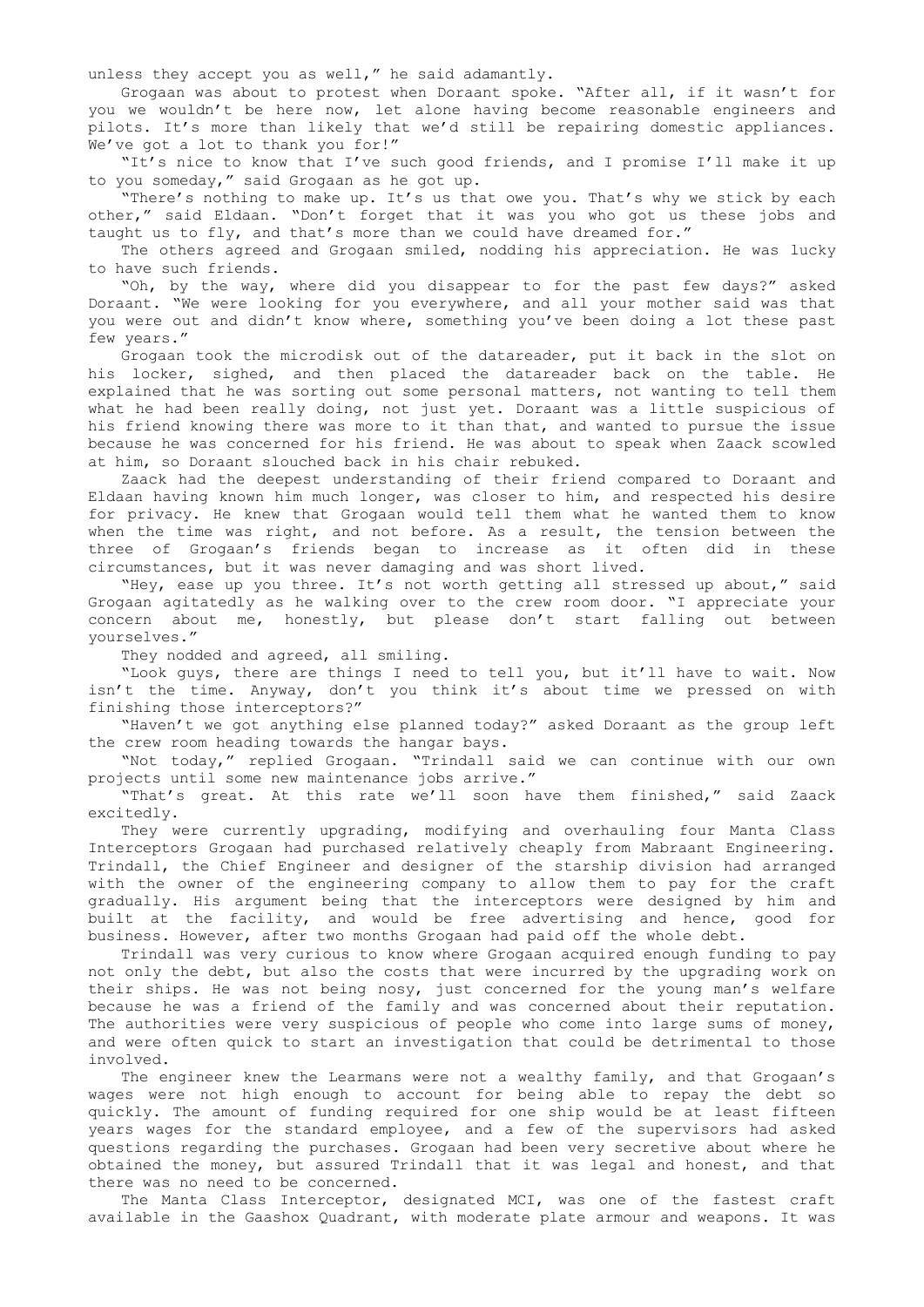an improved version of the older Manta Class Fighter, designated MCF, was faster and had heavier armour plating. It was based on the Fadaran TS5, an earlier fighter that was rapidly becoming obsolete. The TS5 had been the Defence Force"s primary starfighter until the arrival of the MCF, and now the MCI was gradually replacing the MCF"s and TS5"s that were beyond economical repair or destroyed in combat against the Krelathans.

The ship was armed with two large laser cannons, one on each wing tip, and two proton torpedo launchers. It had a standard beta class-two lightspeed drive unit rated point zero, which Grogaan had replaced with a standard beta class one unit that had a rating of point five, giving it a speed of one point five times the speed of light. It also had an onboard Fadaran Alpha-Two Navicomputer that could calculate up to ten sets of multiple co-ordinates. Most starfighters were built with only standard navicomputers capable of calculating only five sets of coordinates, forcing a ship to decelerate from lightspeed after the fifth change before being able to continue its journey. At its current specifications, the MCI was slightly larger than, although comparable to the Delta XB1 in performance, except for its firepower. The Delta XB1 was the primary starfighter used by the military in the Ladorran Quadrant, and had played an important role in the defeat of the Belocian Empire.

The models Grogaan had purchased were second-generation interceptors with improved electronics and efficiency on all systems. However, that and the overall specifications of the ships had not been good enough for Grogaan. He and his friends spent the last year working on them as often as time would allow. So far, they had fitted two additional proton torpedo launchers, along with the associated modifications required allowing a magazine capacity of five torpedoes per launcher. The wing tips had been modified allowing for the attachment of two additional laser cannons; one above and one below the wing. They had also made considerable modifications to the nose of the craft allowing the instalment of four smaller but still powerful laser cannons. This was only possible due to the interceptors' fuselage depth being greater than most other starfighters.

The fuselage attachment fittings for power generators and other major items of equipment had also been remodelled. The single power generator was replaced with two that were slightly smaller, but the overall power output was about thirtyfive per cent greater. The independent generators enabled the laser cannons and shields to be powered separately from the engines and remain on full recharge without any power drain on the engines. This in turn allowed faster recharge rates during combat situations, which could mean the difference between life and death. It also increased the power available to the engines, compensating for the extra weight of heavier armour plating that was added during the modifications.

One particular item that had substantially increased the overall cost of the interceptor"s upgrade was a Fasardan Mark Seven Sensor Array. This particular array could detect any object greater than one kilogram in mass at speeds of up to two point five times the speed of light. Coupled with the newest Fadaran alpha-six navicomputer, a ship could maintain lightspeed travel almost indefinitely. Due to their cost, each unit costing over twenty five thousand credits, very few ships had them fitted. Most of those that did were owned by extremely wealthy merchants or smugglers. Grogaan had not been able to source the new Fadaran alpha-six navicomputer yet, but intended to do so in the near future.

Doraant was deep in thought as they walked across the hangar. "I thought there was an abundance of jobs waiting?" he asked suddenly.

"There"s been a shortage of work for several months now. That"s why they"ve had to cut the working hours and wages for many of the employees. If things don't improve the management will have to start cutting down the number of workers as well."

"I thought that with all the ships being lost against the Krelathans, there"d be plenty of work coming in," said Eldaan.

"There is, but not all of it comes here, and it"s affected the demand for other maintenance work. People are holding back on the domestic side of the business. That's the area most affected here."

The others looked surprised, and were becoming very worried about their futures at Mabraant Engineering. Grogaan explained that Trindall promised him their positions were safe due to their experience and abilities on starfighters. The only engineers in the region possessing as much experience as the four young men were already working for Mabraant Engineering or in the Defence Force, which made them very valuable workers. There was another reason why their jobs were secure: the vast amount of money Grogaan had spent purchasing the four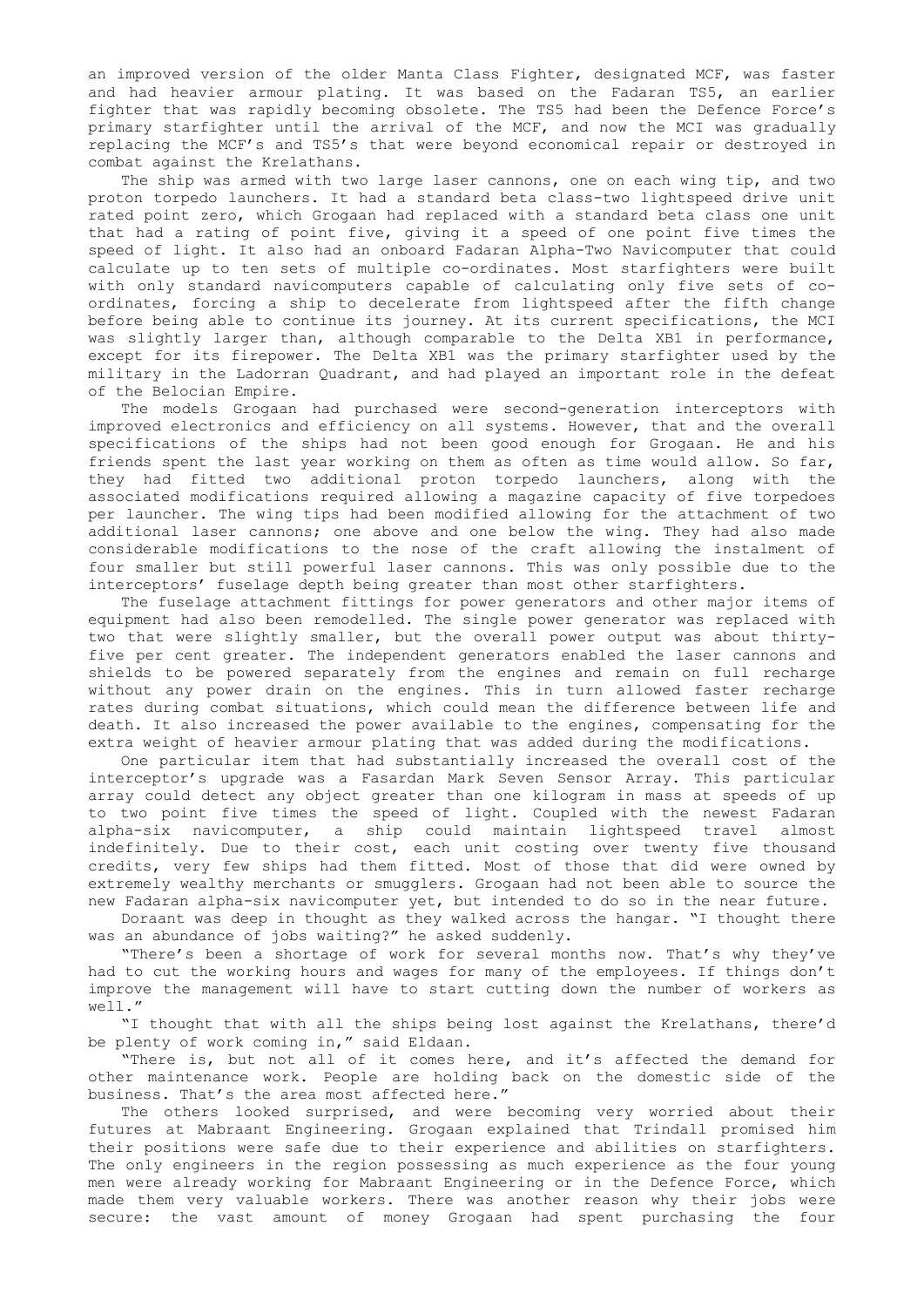interceptors and the equipment needed to upgrade them.

There was a big sigh of relief from his friends.

"We must be just about finished now, shouldn"t we?" asked Zaack.

"Near enough. Most of the main electrical components still require connecting, and then there"s the refitting of the sensor array and the targeting computer system. Once that's done we can run the functional tests. After that, there's just the uploading of the astrogation data, system charts, and starship Id's into the computer systems."

"That's all?" said Doraant. "I thought there was far more than that!"

"Well, we have been working extremely hard these past few weeks," said Zaack. "So how long will that lot take?" asked Doraant.

"For you, twice as long as the rest of us," said Eldaan teasingly.

Doraant glared at him. "Oh yeah?"

"Alright you two, that's enough. We should be finished by the end of the day." "That soon? Damn and blast! I thought we'd be working on them for days yet, even weeks," said Eldaan exasperated.

"Yeah well, there were some tricky and intense jobs I completed myself after working hours." The others glared at him. "I was feeling pretty low, and thought if I did some work it would take my mind of my troubles. The tasks needed a lot of concentration, and it was easier to do them after everyone went home. Anyway, the sooner we get started the sooner we finish. Zaack, you work with Eldaan, Doraant, you with me." Grogaan had spent a considerable amount of time working on their ships in the evenings, and even at weekends without the others knowing about it. He enjoyed the work, and found concentrating on the modifications prevented him from focussing on the dreams, and as a result, reduced the periods and intensity of his depression.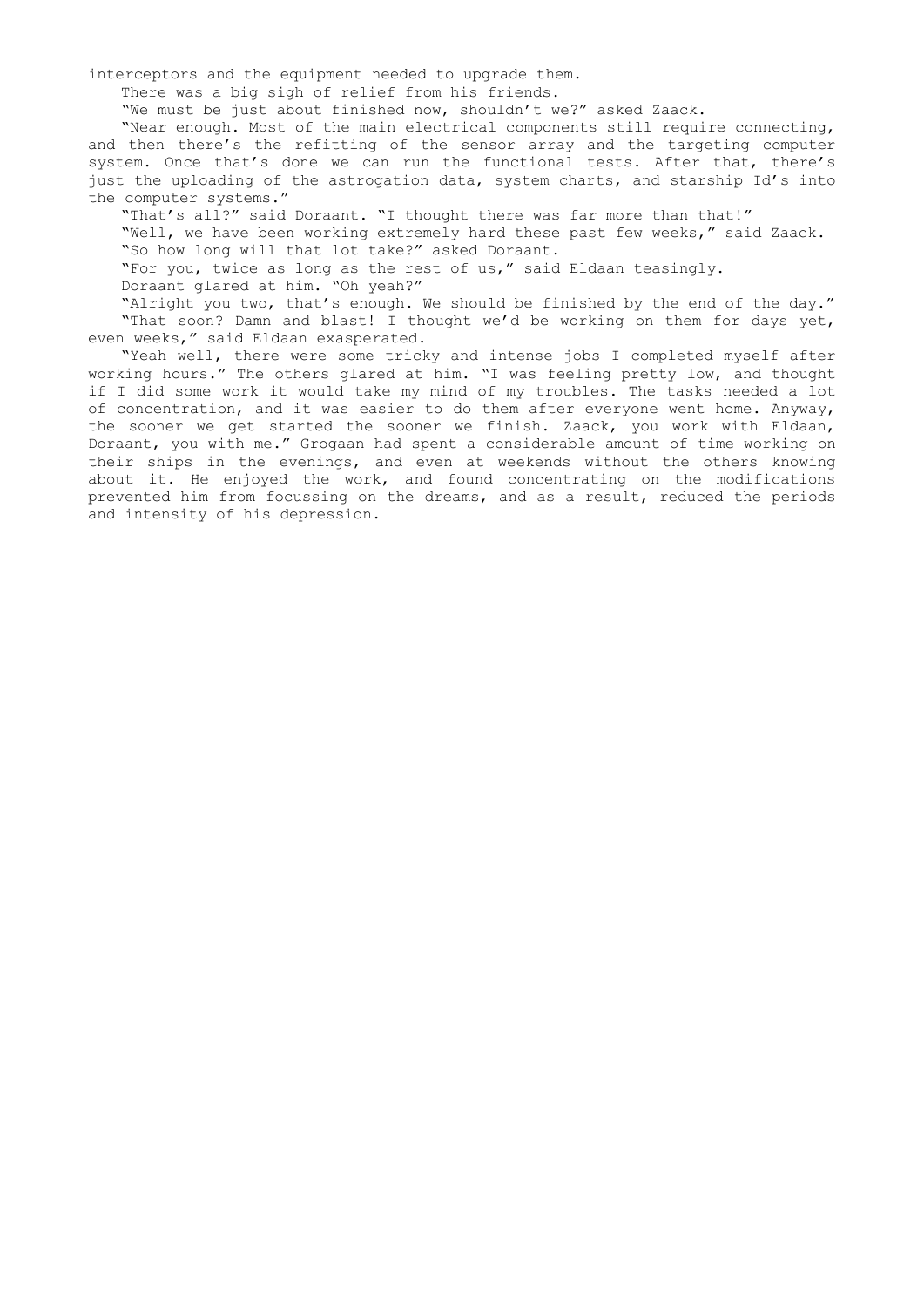### **Mabraant, Mabra System, Fazaal Sector, Gaashox Quadrant**

The four strolled casually across the hangar toward the bays in which their ships were parked. The last few components that required fitting, and those that had been replaced by upgraded or new models, were placed on the nearby racks. The ships were looking as if they had just been brought out of the finishing shop. The paintwork shone like polished metal and the silver components glistened under the hangar lights. They gazed lovingly at them admiring their work, and longed to take them out into space and fly like the birds, free and fast.

On the tail fins, he had painted a dark blue shield with the head of the Grederant eagle in green at the centre. In its open beak, was a large dark green Kopaz gem, and beneath the eagle"s head a number preceded by the letter K; one on Grogaan"s ship, two on Zaack"s, three on Doraant"s, and four on Eldaan"s. Below the shield, he had painted the word Kopaz.

"Hey Grogaan, when did those markings appear on the tail fins?" asked Zaack pleasantly surprised.

"Last week. I thought we needed a personal identity and as we all admire the eagle for its majestic beauty and skill as a predator, I considered it quite appropriate for our small squadron."

"Damn good choice Grogaan," said Doraant. "It"s perfect, but why Kopaz?"

"That"s a personal choice I felt you"d not object to. The Kopaz gem was Miranda"s favourite, so I did it in her memory."

The others nodded their approval. "We like it," they said in chorus.

"It gives us unique identity. What happens if we do eventually get into the Academy? Surely they'll not like it?" said Zaack.

"We'll be providing our own ships don't forget, so even if they don't like, they"ll have to live with it. They can call us by another squadron name once we graduate, but they won't be able to force us to remove the emblems," said Grogaan.

Accepting his argument, and at his prompting they started connecting up the components that had been fitted several days before where the cables had to remain undone until other tasks had been completed.

The sensor array had to be fitted before the targeting computer; a tricky task that Doraant was not looking forward to. It was not really heavy, but the awkward position he had to stand holding it made his arms shake after only a few minutes. Doraant's quivering arms made the sensor array move around slightly, and was causing problems for Grogaan who was trying to fit the unit retaining bolts. "Hurry up Grogaan. My arms are beginning to give way," said Doraant shakily, the strain showing in his voice.

"What already? You need to do some physical training," said Grogaan mockingly. "Very funny," he replied indignantly, but then laughed along with his friend when he saw the funny side of it.

When the array was finally bolted in place, Doraant was at last able to relax, and then insisted that Grogaan hold the targeting computer while he did the easy part and bolted it in place. Grogaan made a sarcastic remark humorously insinuating that his friend preferred the easy tasks. Doraant scowled back at his friend, but when he saw Grogaan"s expression, he realised that he was only joking. The two of them laughed loudly.

When the sensor array and targeting computer were connected securely, the two engineers checked over the whole ship. They looked in every compartment for loose connectors, and that all components were in place and fitted correctly. Once that was done they could connect the tester units and proceed with system checks. Grogaan called out to check if everything was okay. There was a positive reply from his working partner. They were half way through when Eldaan"s voice sounded from across the bay asking if he had finished with the testing units. Grogaan said that he would require a few more minutes to complete the last few tests, but then the indicator light for the undercarriage sensor flashed red on the test.

"Hey Doraant, is the landing gear sensor connector okay? I"m getting a fail light on over here." Grogaan switched the test unit off while his friend inspected the connector.

'Ah! There's the problem,' he muttered as he checked the cables in the landing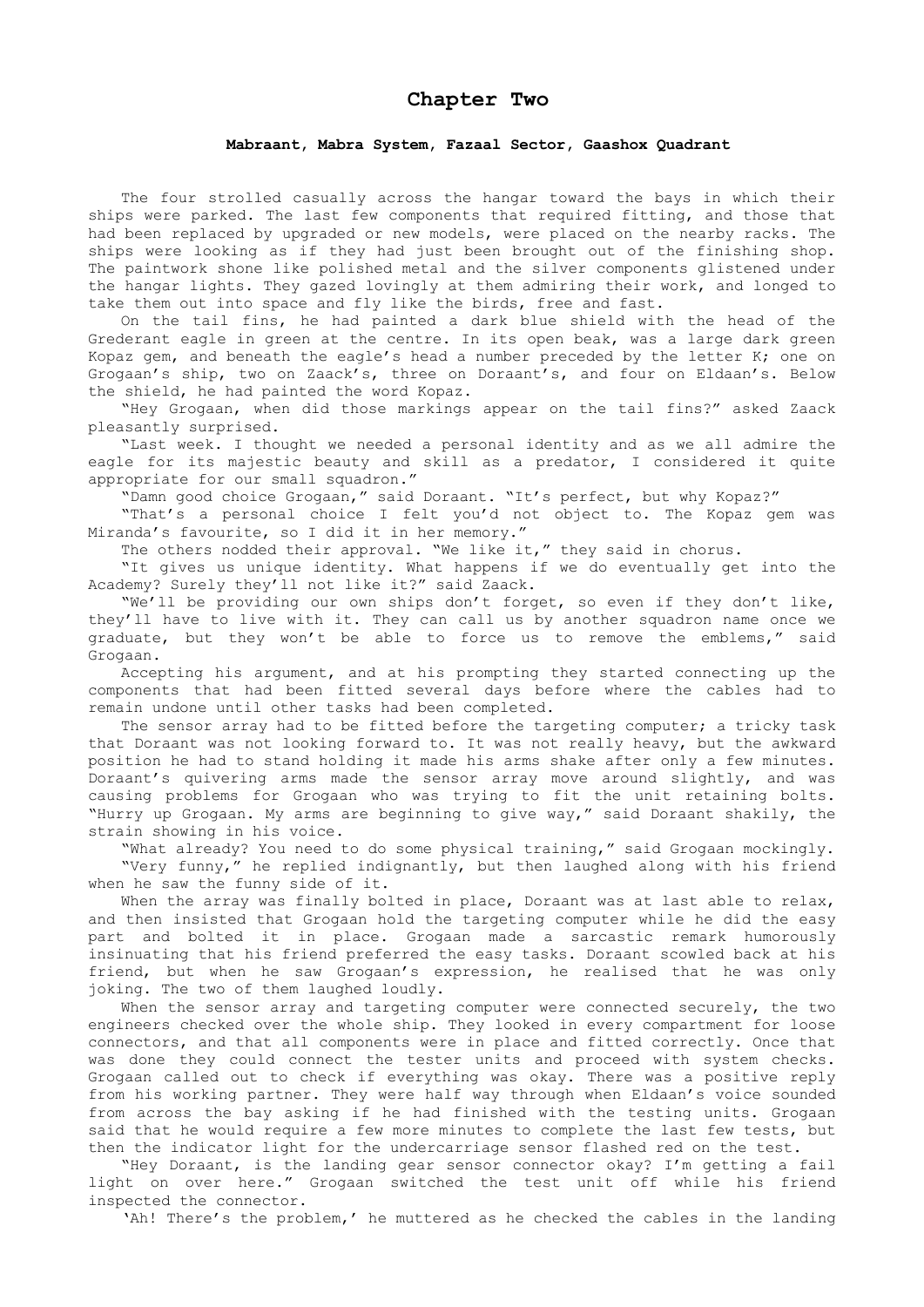gear bay. He shouted loud enough for his colleague to hear his muffled voice telling him a wire was damaged. Grogaan thought Doraant had already checked those cables, and when he queried his friend about it, he was convinced he had done so. Doraant was quick to apologise for the oversight, informing him that it would soon be repaired with a crimp.

It was a simple task that only took a few moments once he had selected the appropriate tool and correct size crimp. Signalling to Grogaan that the task was done, he replaced his tools while Grogaan recommenced the tests. All the lights on the test set flickered on one by one. To his relief they were all green. After the tests were finished the two young engineers disconnected all the cables; Doraant starting at the nose of the ship, and Grogaan working from the rear. It took several minutes to disconnect all the leads, coil them up and replace them in the correct slots on the trolley. It was a job Doraant was pleased to have finished.

He then shouted over to Eldaan informing him that he could collect the test sets as soon as he wanted. Eldaan strolled over to Grogaan"s ship asking if the tests were successful, feeling slightly jealous that his friend was more competent than he was. Grogaan answered in the affirmative. There were a few other mechanical checks to do, but they would not take long. Then all that was required was for the astrogation data to be uploaded into the ship"s computer systems, and then hopefully, the ship was ready for the flight test. They had reached this stage far quicker than even Grogaan had expected, and it was a testament to their skills and determination, as well as the considerable number of additional hours Grogaan spent in the evenings and weekends. He stood admiring the interceptor and smiled, pleased with their achievement. He then yawned deeply.

"Tired?" asked Eldaan raising his eyebrows.

"Just a bit: I had a restless night."

Zaack called out from under the starfighter, telling Eldaan to stop talking and return to the ship with the tester unit.

"Do you know he hasn"t stopped moaning all flipping morning, and it"s beginning to drive me nuts," said Eldaan shaking his head and sighing. He wished that he could have paired off with one of the others so that he wouldn"t have to suffer Zaack's constant moaning.

Grogaan looked concerned. "That"s unusual for Zaack." His friend didn"t respond. 'I wonder what's bothering him,' he thought.

Eldaan pushed the trolley over to his ship telling Zaack to stop his whingeing, and the two of them then began preparing for the system checks. They were good friends even if they did argue, but their arguments were always light hearted. Grogaan, amused by Eldaan"s outburst watched them for a few moments before going to find Doraant. He was sitting near the desk looking over the engineering drawings of the latest modifications they had performed.

"These last modifications you designed are pretty complicated," he said scratching his head. "Bet they took some time to do?"

Grogaan smiled. "Yes they did. It took a few evenings work to get the dimensions right, but it was well worth it."

"You amaze me Grogaan. How do you know so much about engineering and design?"

"I"ve had plenty of time to learn, with some good teachers, especially Trindall. Besides, I learnt a lot in preparing the work for you and the others."

Doraant looked at his friend. "And where would we be without you?"

"It's been a pleasure helping you. Anyway, what are friends for?"

Doraant smiled.

As it was approaching lunchtime, Grogaan decided they would make a start on Doraant"s ship after eating. The two wandered over to see how the others were progressing and to hurry them up. While Zaack and Eldaan were fitting the last few components, Grogaan and Doraant checked over the rest of the ship in preparation for the testing. Grogaan was quite surprised when he found a faulty connector. "Definitely unlike Zaack to miss something important like this, it must be serious to affect him in this way,' he thought. He told his friend quietly.

"What! You must be joking?" he responded, not believing it himself, and immediately went to look at the faulty connector the other had found.

He was shown what the problem was: The soldering at the connector joints was deteriorating allowing the cables to slip loose. Eldaan scratched his nose, rather surprised and annoyed that he too had over looked the fault, but didn't prevent Grogaan from carrying out the repair for him. It took about five minutes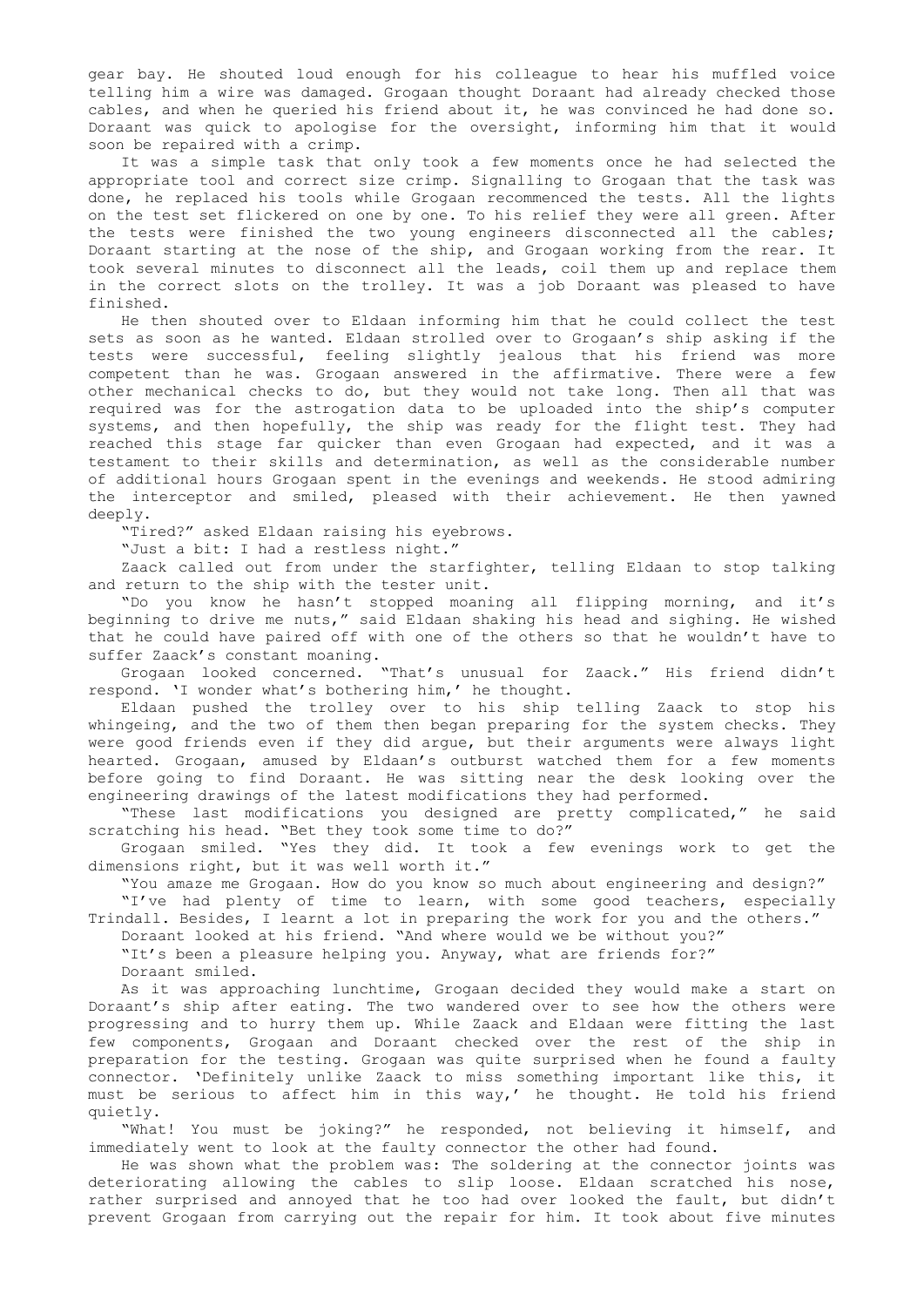to change the connector and then the ship was ready for testing. A short while later with all of the tests passed, the ship was prepared for uploading all the necessary computer data.

Grogaan"s stomach rumbled. He was feeling a lot hungrier than he had realised, and asked the others if they too were hungry. His friends were surprised at the question because they were always hungry by lunchtime, especially Doraant. There was a unanimous decision to dine at the Daspin Cantina where they were guaranteed a big juicy Monkrat steak; one of their favourite meals. After the other tests were completed, the young engineers left the facility still wearing their coveralls going straight to the Daspin. Once there, they ordered a Monkrat steak each and a large jug of chilled Mabraleen ale to wash it all down. They spoke little during the meal, but what they did talk about was how the work had progressed, and anticipating the thrills they would experience when they finally took the ships for their test flight.

"Now that was delicious, and just enough to fill the gap," said Grogaan.

"Just enough! Are you kidding?" queried Doraant.

"Of course I am, but then you should know. You"re the one who usually eats the most." Doraant glared at his friend. "Only teasing pal," he said.

"Why you!" replied Doraant laughing, the others joining in.

The four young men debated whether or not they had enough time for another drink, eventually deciding they had. After all, there was no rush for them to return to work; they only had the other two ships to finishing connecting up and testing. Much to Zaack"s displeasure it was also decided that it was his turn to buy the drinks. The second round of Mabraleen ale left the four friends quite jovial and ready for the afternoon's work. As the sun was shining, they strolled casually back to work enjoying the warmth and the break from being indoors.

By the end of the afternoon the two remaining ships were finished with all tests completed satisfactorily. With a final check over the ships done, only the uploading of the astrogational, navigational, and other data onto the ship"s computers was left to do. Grogaan had already set up the data onto the computer console in the bay a few days ago, so it was a simple task of connecting the computer to the navigation system and starting the upload process.

He stored certain information in his ship"s systems but not his friends". These included the star charts for the Ladorran Quadrant, and an area of the galaxy that Collatin had referred to as the Galactic Extreme or Outer Rim, an area that bordered the Ladorran Quadrant and the Gaashox Quadrant, and also contained the Mantoa asteroid belts. He was disconnecting the cable from the last interceptor just as the others came into the bay, looking for him.

"You finished loading all that data stuff yet?" asked Zaack. "It"s time we were going."

"Just finished the last ship," responded Grogaan as he switched off the computer, retrieved the microdisk from the slot and slipped it back into his top pocket. All that was left now was the functional checks to make sure the navigational computer was reading the astrogation data and processing flight data correctly. "We need to do the final checks, but that can wait until morning."

"Good. I don"t think I"d be able to take "em out now, I"m shattered."

"It's hardly surprising Zaack. I suggest we all get a good night's sleep."

"You not going to the Klaret tonight?" asked Doraant as they headed towards the exit.

"Not tonight Doraant," said Grogaan then yawned. "Anyway, I"m a bit short of money at the moment. Spent nearly all I had on those last few parts the other day. I'll see you all in the morning." He had been working very hard recently, packing equipment, loading and unloading the ship, and organising his stores at his base on Breolis Seven, after which followed a week of hard graft on their interceptors. Now it was catching up on him, made worse by the disturbed nights' sleep he was experiencing.

The young engineer started to walk off in the direction of his home, realising he had forgotten to pick up some of his hidden money from Breolis Seven while he had been there the previous day. He was annoyed and silently cursed himself for being so lax. Strolling along slowly he noticed the direction of the wind had changed since lunchtime. It was now coming in from the south bringing the hotter equatorial temperatures into the area. Summer was on its way and the extra long days where he could spend more time in the mountains and at the lake, if he could manage to remain there without becoming too depressed. Now however, he possessed a fully functional interceptor to take his mind off his depression.

"See you tomorrow Grogaan," shouted Doraant, deciding that he would go for one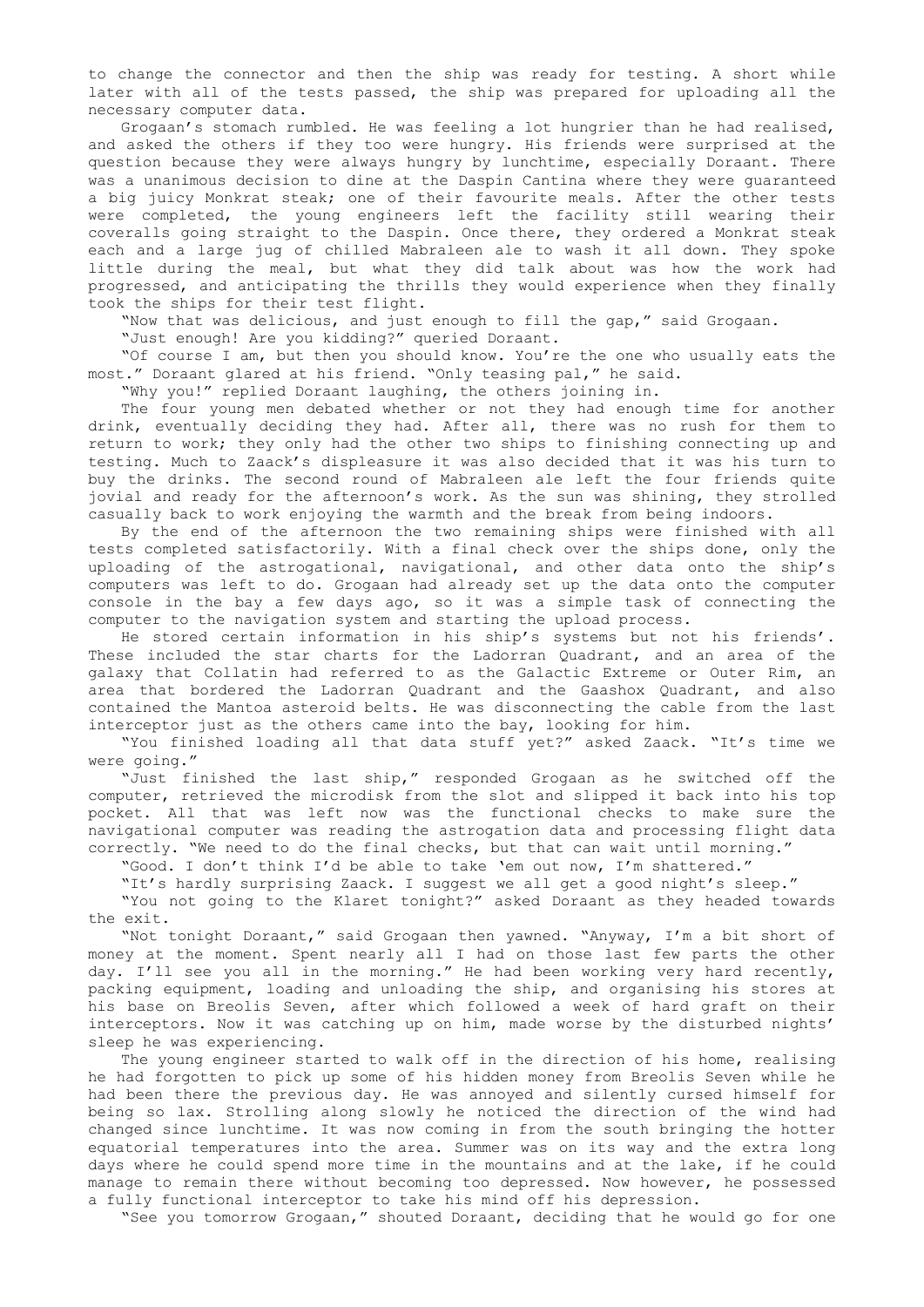drink before going home. Eldaan shouted after Doraant to wait for him, as he was in desperate need of a good drink after all their hard work. "You coming, Zaack?"

Zaack declined claiming to be too tired, which was unlike him. He rarely turned down an invite for a drink. Turning to see Grogaan heading off down the road, he ran after him.

"Wait a moment Grogaan, there"s something I need to talk about with you, that's if you don't mind."

Grogaan stopped until Zaack caught up with him. They walked slowly side by side; the one, who had known his parents but had lost a father and a brother; the other never having known his parents who were killed when he was only two years old, and was cared for by his grandparents. They had known each other for about ten years, and Zaack regarded Grogaan as the brother he never had. Grogaan was surprised when his friend told him he was the only person he could trust, and who may be able to help with a serious problem he had.

"I thought you'd speak with Trewern. He's been a good friend to you, and much longer than I have."

"I thought I could trust Trewern too, the devious lying creep," said Zaack. "Damn Trewern," he spat out his name in disgust, "he is the problem."

Grogaan was rather astonished. He believed Trewern was a trustworthy type of guy, especially considering he was Zaack"s cousin. "How wrong one can be?" he mused.

"He used to be until he decided that money was more important than loyalty." Zaack paled. A tear appeared at the corner of one of his eyes.

It was the first time Grogaan had ever seen him so upset. Zaack had always been the tough one, the positive type, very similar to Grogaan in many aspects. Nothing ever seemed to ruffle his feathers, or cause him to worry. "I knew there was something troubling him. This must be serious,' he thought. All through the day Grogaan had felt inclined to ask, but it had never seemed to be the right time. "So Zaack, what's the problem?"

Zaack"s shoulders dropped a little. "Last week Trewern went over to the Gretanchen district and got involved in some sort of finance scam that backfired. He's now up to his armpits in serious trouble with the authorities. The bad side is that somehow my name was dragged into it, and now I"m in trouble with the authorities too."

Grogaan detected the concern in his friend"s voice. "What sort of trouble?"

Zaack dropped his head in embarrassment, but knew that his friend would understand his situation and not make fun of him. "This afternoon I was contacted by the finance authorities," he said swallowing hard, "and they informed me that I owed them ten thousand credits."

"Wow! That"s some trouble. He really landed you in it, didn"t he?"

"That ain't the half of it. They also informed me that if I don't discharge the debt within seven days, they"re going to prosecute me. I don"t have to tell you what that means. What am I going to do?" Zaack was panic-stricken.

Grogaan could see this was really causing him grief. "Try not to worry about it Zaack. I'll do all that I can to help. My mother knows some influential senators, and come to think of it, Trindall does as well. I"m sure I could get them to intervene on your behalf."

"Thanks. You really are a good friend, the best." Zaack felt deeply grateful to his friend, and even managed to offer a smile. Zaack found that Grogaan was always there to offer his help and support to him when he needed it, just as he and the others were there for Grogaan.

"And if they can't, well damn it, I'll sort it out myself. You just wait and see."

Zaack looked at his friend through sad, but appreciative eyes. "Hey Grogaan, now you mustn't go doing anything foolish."

"Foolish? Who said anything about that? Of course I won"t, but you know me better than that. You're friendship is more important than my ambitions and needs."

Zaack interrupted him. "Hey, now wait a minute. No way are you going to sell anything, especially your ship."

Grogaan smiled. "Not the interceptor, no, but I do have other things." Zaack went to interrupt him, but Grogaan spoke first. "Now I don't want to hear anything more about it now, alright?"

Zaack nodded although he was feeling really bad, and overwhelmed at his friend"s determination to help him out of trouble.

The two stopped at a junction in the road, and Grogaan placed his hands on his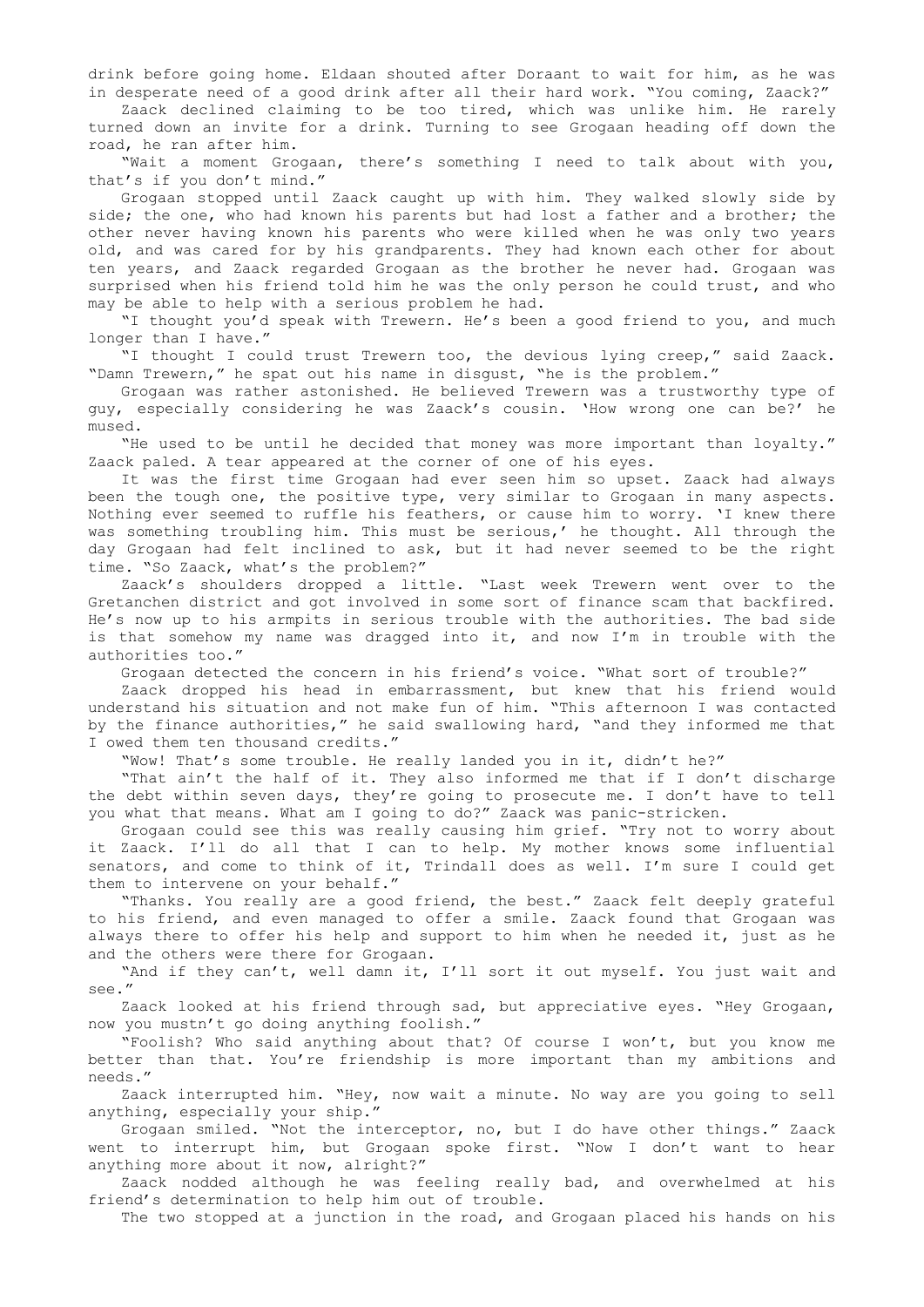friends" shoulders. "Zaack, go home now and get some rest okay? I don"t want you worrying about it anymore. You leave this to me."

Zaack nodded. He had cheered a little, but remained concerned about what might come to pass despite his friend"s assurances that everything would turn out well. He looked at Grogaan. "Friends like you are hard to come by. I"ll see you tomorrow, and thanks. I mean it. I really do."

"Yeah, I know. I'll see you in the morning."

As Zaack walked away from Grogaan, he wondered how his friend would sort this mess out, especially if it meant him finding the funds himself. He began to realise that maybe his friend was far better off than anyone ever believed, considering he had already purchased four ships and all of the parts to upgrade them. 'Maybe he's got the money stashed wherever he's been disappearing to these past months,' thought Zaack. The thought of his friend helping him out, which he knew he would somehow, helped him relax considerably, but he also knew he would never be able to repay his friend.

Grogaan watched his friend for a few moments as he walked off in the opposite direction. There was a definite slouch to his shoulders, although he was sure he saw the slouch reduce after a while. It was at times like these that he wished he and his friends could just get into their ships and fly off and explore the galaxy, leaving all their troubles behind, but he knew that would not really solve anything, and most probably cause more problems. 'Damn that cousin of his,' he cursed silently. "If I get my hands on him I"ll teach him a thing or two. By Asaph's beard I'll get him out of trouble, even if I've got to fly all the way back to Breolis Seven to get my money." He kicked a large stone sending it careering off the road and then continued walking home.

As he walked he recalled some of the stories Collatin had told him, especially those about the Uprising and how the 'Confederation of Star Systems' succeeded in defeating the Belocian Empire against overwhelming odds. He fantasised about being included in the fighter squadrons of the Confederation, flying alongside Sorann, David and the others but that was all a dream. Little did Grogaan know that events were unfolding that would again change his life forever! His longing to take the starfighter into space for his first battle became even more intense, but now he wondered if he ever would get the chance after the MDA had turned him down a fourth time.

By the time Grogaan arrived home he felt very tired. 'Must be the weather,' he uttered quietly to himself. "It"s definitely a great deal hotter than usual for this time of year.' Throwing his leather jacket onto the table in the hallway as he entered, he called to his mother to see if she had returned home. His mother answered saying that she was in the kitchen, her voice muffled by the closed doors. He went into the kitchen and sat near to where his mother was preparing his favourite pastries for dinner. Looking intently at her with his elbows on the table, his chin resting in his hands, he asked whether she knew any senators. She stopped what she was doing, walked over to sit near her son and as she wiped a smudge from her face, asked why.

"One of my friends, you know, Zaack?" His mother nodded. "Well, someone he knows very well, actually a cousin of his, ended up in serious trouble after a failed finance scam. The problem is he brought Zaack into it even though he was not involved."

His mother frowned. "That was an appalling thing to do."

"My sentiments exactly. The worst thing is that the authorities have informed him that if he doesn't pay the debt in one week he'll be prosecuted as well, and then there will be no chance of his ever getting enrolled into the Academy."

His mother asked how much the debt was and gasped in shock when Grogaan told her it was at least ten thousand credits. She now understood what he was leading to. "So I presume you would like me to have a word with one of those senators, see if I can persuade him to realise that your friend had nothing to with the scam, and get the debt cancelled."

"If it's not asking too much," he asked optimistically. Grogaan knew the chances were low, but he wanted to clear his friend"s name through the proper channels if possible. If not, then he would fly to Breolis Seven and sort it out himself. He was not going to let his friend suffer for something he had not done, regardless of the cost to himself.

His mother was unsure if she could do anything to help, not knowing Zaack all that well. After her son had told her how much he trusted Zaack, how important their friendship was, and that he was drinking in the Klaret Diner with his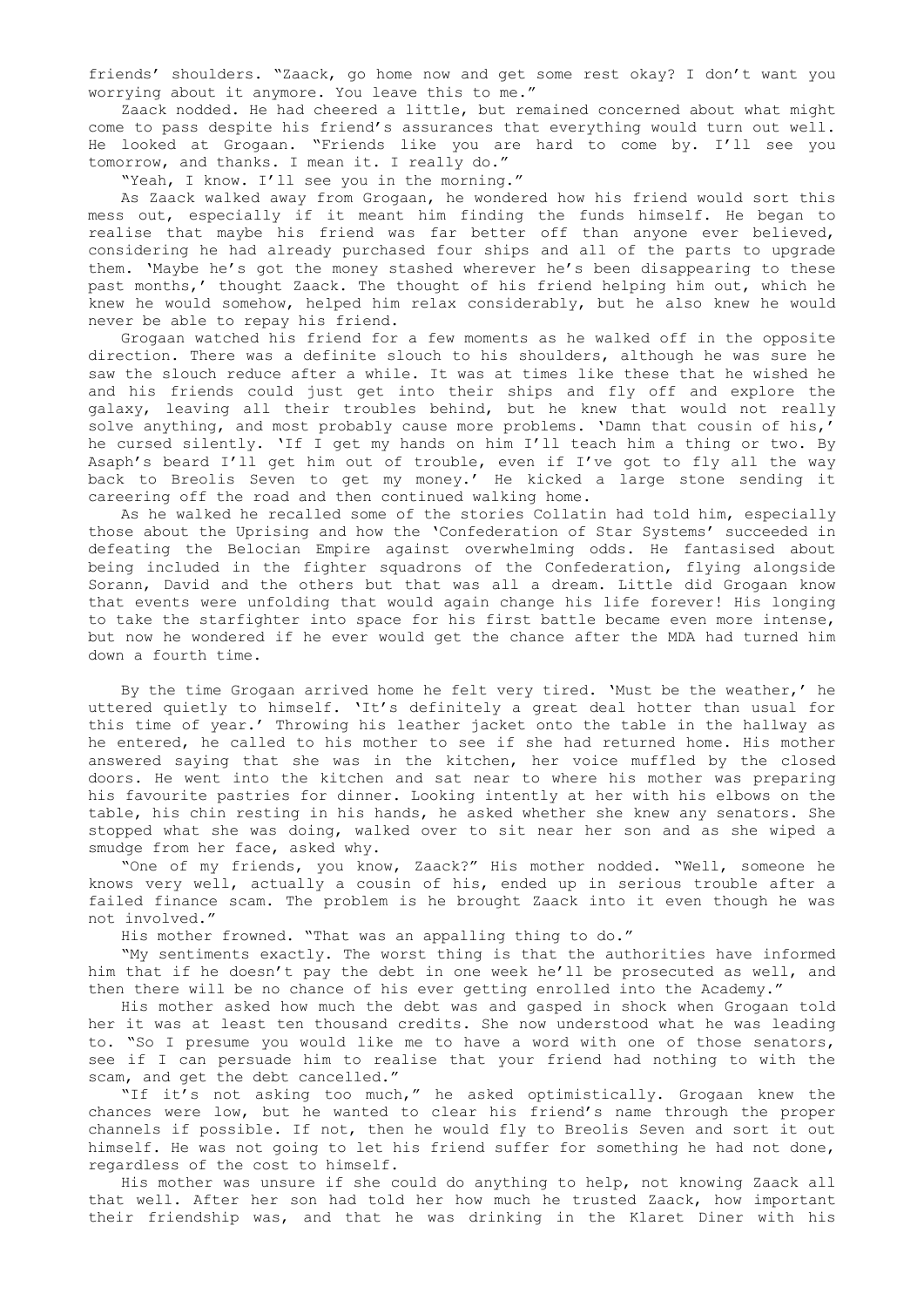friends at that particular time, she believed her son"s defence of his friend. The main problem she faced was convincing the authorities of the young man's innocence. She rubbed her chin, depositing more flour on her face while she considered the situation. "Let me see. Oh yes! Senator Larront owes me a big favour," she said smiling. "I"ll speak to him in the morning. I"m sure he will be able to arrange something now we have something definite to clear Zaack's name."

Grogaan thanked his mother giving her a big hug and a kiss on her cheek, getting some of the flour onto his own face in the process. He told her that Zaack would be ever so grateful, and was pleased that he had such a considerate mother. Helping himself to a piece of fruit from the bowl on the table he took a big bite, while his mother returned to preparing the evening meal.

"So how was your day at work? After that dream of yours last night, I was very worried when you left for work this morning."

He wiped the trickle of juice from his chin, and saw the concern etched into her features. "The day was just great. We finished all the work on the ships and provided Trindall doesn"t change our work schedule, will be taking them for a flight test tomorrow morning."

"Now that is good news. You"ve all been working so hard on them for what," she paused as she tried to remember how long it had really been.

"About a year," said Grogaan finishing her sentence. "A long hard year, but well worth it," he added, smiling, something Kareana saw little of these days.

His mother was pleased that everything was going well, but couldn't believe that it had been so long since he first purchased their ships. It suddenly came to her that it must have cost a small fortune to buy and modify four ships. She tilted her head sideways in thought facing her son, and asked how he had managed to raise enough credits to do what he had done.

He knew she would begin to wonder sooner or later. He told her they had purchased a lot of the components, including the starfighters from Mabraant Engineering at prices much lower than usual.

Kareana looked questioningly at her son.

He knew that did not explain much, and wondered how best to tell his mother where he really obtained the money. He took another bite from the apple in his hand, his mother waiting patiently.

"Over three years ago, after I met that merchant from Shaqua in the Ladorran Quadrant, he showed me his temporary base on a nearby planet."

Kareana"s eyes opened wide in surprise. "You mean you"ve been off planet?" Grogaan nodded sheepishly, knowing that his mother would have done anything to stop him. "And which planet would that be, if you don"t mind me asking," she asked rather sternly.

He did not really mind, but knew his mother would have pressed him until he told her if he refused. "Breolis Seven," he said coyly.

His mother almost fainted. "Nearby you said, that must be, well, I don't know how far, but it's in another system!"

"It's also the closet inhabitable planet outside our system," he said. He then explained that it took about four hours to reach the planet at standard lightspeed travel, which was actually one point two-five times the speed of light, making the planet about five billion kilometres away when Mabraant and Breolis Seven were at their closest.

The distance her son quoted was far beyond her comprehension. She just glared at him, eyes wide with astonishment.

"Collatin has allowed me to use his base because he doesn"t utilise it anymore, except for emergencies. I did some exploring when I was over there a couple of years back. The planet is uninhabited, except for the usual animals, birds, and reptiles. There are however, several species of large wild creatures, including something called a Zogal dragon."

His mother did not like the sound of that, and it showed in her expression.

"They can grow as big as a two storey building and are very ferocious, but they live out in the isolated desert regions. The base is carved into the rock face of a mountain, utilising an old cave system, which is far from the dragon's territories. The Zogal dragon produces pearls to help protect the primary and secondary gut from the grit and stones it ingests, and the secondary gut usually contains the smallest pearls. They are beautifully coloured and priceless; usually about two centimetres in diameter, but occasionally three, and they are the rarest and the most valuable." He took another bite from his apple before continuing.

"I obtained quite a few of the stones after killing a dragon with the ship"s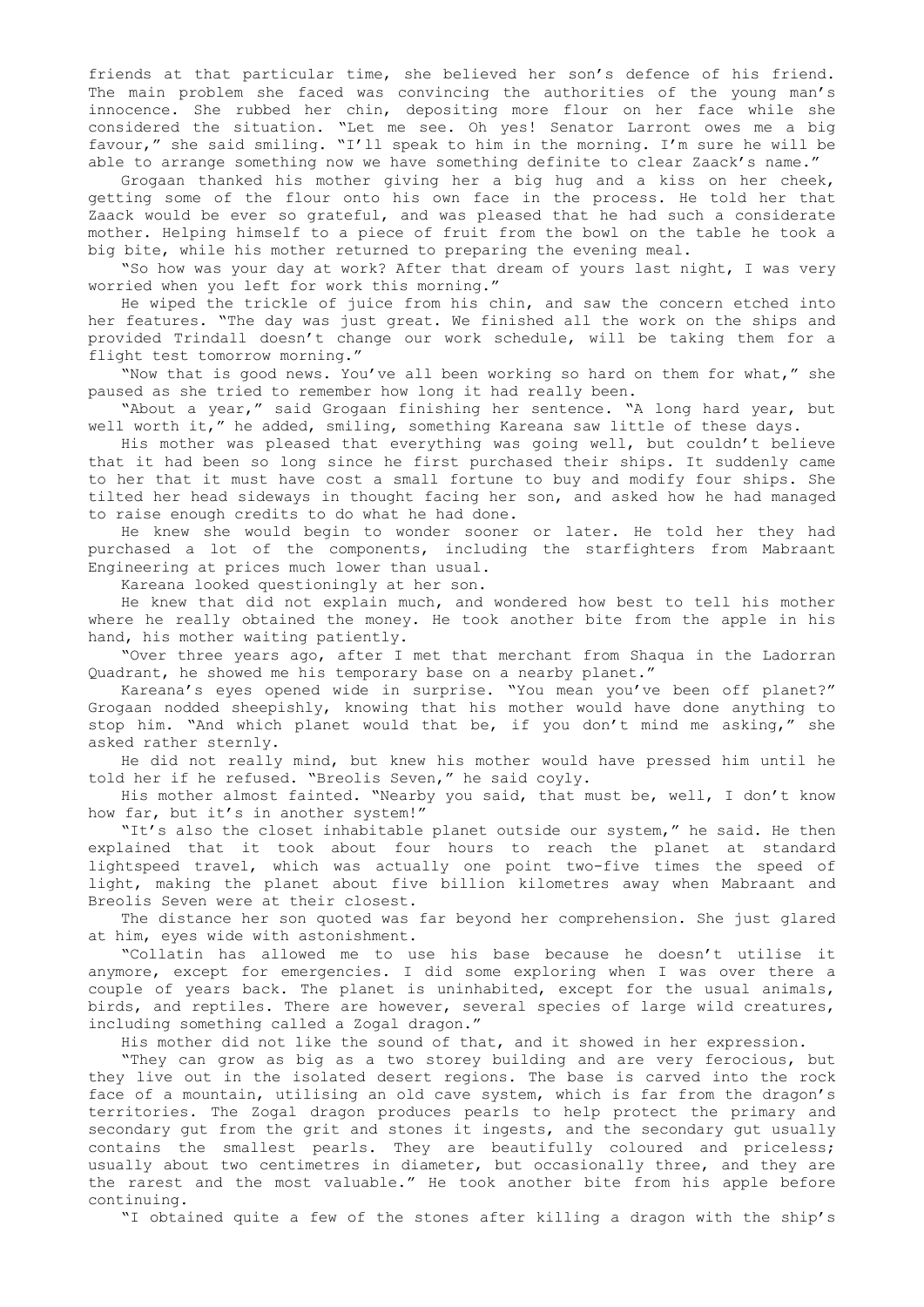laser cannons. The meat is regarded as a delicacy on some worlds, takes a little getting used to though. It's not as nice as Monkrat but I like it, especially when spit roasted over an open fire," he said. His mother gave a look of distaste at the thought of eating a lizard. "Anyway, Collatin purchased a good few of the stones from me when he last came to the system, and that is how I obtained enough money for the ships and all the components required, plus a little extra for other things."

"So that's where you've been disappearing to all this time?"

Grogaan nodded, assuring her that it was quite safe and that there was no need to worry. He had been using one of the MCF"s Trindall kept at his home, which had been extensively modified thanks to Grogaan.

"No need to worry! With you so far on your own," she said exasperatedly. "You know I always worry, and with those raiders, it's just not safe!"

"Well, it's a known fact that a single fighter doesn't draw the attention of the raiders. There's no profit in it."

Kareana was not convinced, but had to learn to trust him. "Anyway, thank you for telling me. It makes me feel a lot happier knowing everything." She got up and then paused, turning her head back towards him and looking curious. "Just how much are those pearls worth?"

Grogaan smiled again. It was a smile his mother had not seen for some time, and it gave her a little hope for the future. "The largest ones can be worth around half a million credits if you can find the right sort of buyer, the smaller ones, about a hundred thousand depending on the colour."

His mother couldn"t believe what she was hearing. "Half a million or one hundred thousand credits?" she said, astonished.

Her son nodded, smiling, feeling rather smug about it all.

She shook her head slowly, breathing out heavily. "Goodness me," she exclaimed. "I don"t suppose you," she paused as it suddenly dawned upon her. "All those extra credits that I haven"t been able to account for are from the sale of those pearls, aren't they?"

He didn't have to say anything in response to his mother's question, because his beaming smile said it all. Kareana laughed quietly and thanked her son, hugging him tightly. Such was her gratitude that tears flowed from her eyes. Life had been much easier for them both since the extra money had come in. She had been concerned about using it, wondering whether someone would later inform her that there had been a mistake at the bank, and she would be required to repay it all. Grogaan knew that his mother enjoyed her work, and so never told her where the credits came from, but now realised he should have done so.

"Have you checked you"re credit deposit at the central bank?" he asked her when she had finally released him.

"No. Why?"

"Do it when you"re next passing. You may have a little surprise."

She looked at her son, who resisted elaborating on the subject. She had a vague idea of what he was telling her, but not of just how much he had actually deposited. It was enough for her to never have to work again. "Now then, how would you like some Pargaran stew for tea?" she asked a little croakily, tears still trickling down her cheeks leaving tell tale marks in the flour.

He didn"t need to consider an answer as it was one of his favourite meals, especially the way his mother made it. "Yes please, and thanks. Call me when it's ready. I'll be in my room."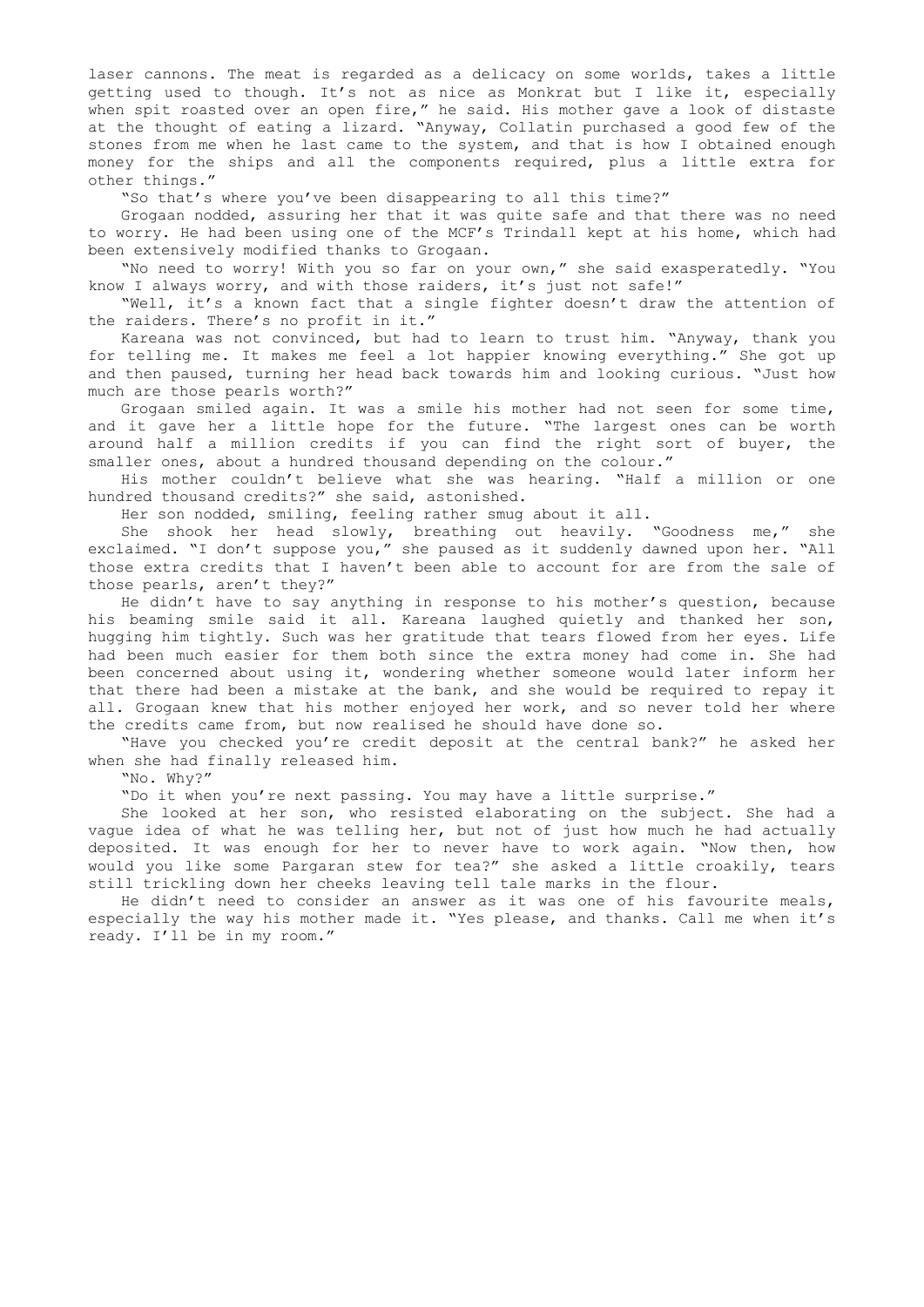# **Chapter Three**

### **Mabraant, Mabra System, Fazaal Sector, Gaashox Quadrant**

It was another bright and sunny warm morning on Mabraant; the promise of a good summer ahead. A large predatory bird was circling above the lower plains not far from Grogaan"s home, calling loudly to its mate, its high-pitched call awakening him. Jumping out of bed, he stood in front of his window and stretched while soaking up the warmth of the morning sun. Then looking skywards, he searched for the bird. Fortunately for him, the window in his room was facing magnetic north giving him a beautiful panoramic view of the lowlands, plains and in the distance, the Potrodand Mountains.

On Mabraant, the sun rose in the north, shining directly into his bedroom. The sky was a brilliant blue, but as Grogaan looked into the sky he had a strange feeling: a vague premonition that the future would hold some unpleasant surprises that he should be wary of, and that he should take care of what choices he might make in the future. He shook his head as if to shake the thoughts and feelings from his mind, turning his attention back to the birds. There were many species soaring high above the northern plains, and although common for this time in the morning, many of the birds were flying much lower than normal; a strange occurrence that intrigued Grogaan.

Then he noticed the bird that was making the unusual call. Grasping the microbinoculars he scanned the skyline until he caught sight of it again. He was pleased when he recognised it, having taking great interest in all the species that lived on Mabraant. It was a Grederant Eagle, and he saw not just one, but ten. 'This is extremely unusual,' he thought, as he watched the eagles with great interest. They were soaring gracefully, swooping occasionally when the males neared their mates, flying close, and then soaring higher on the hot air currents. It was a delight to behold, and could explain why the other birds were flying lower than usual.

The Grederant Eagle was a predator, making its nests high in the Potrodand Mountains, and to see them this far south was very rare indeed. In fact, only three had been spotted so far south in the last twenty-one years. Its primary food was a furry six-legged mammal called the Tordal, a small hog-like creature found only in the high northern mountains. These particular mammals were a highly sought after speciality among some of Mabraant"s wealthy personage. It was an acquired taste and only a few could appreciate the distinct flavour, and because of its preferred habitat, proved to be very expensive as well: fortunately for both the eagle and the Tordal.

The last time the eagles were seen above the lower plains severe storms followed within days of the sighting; storms that occur only once every few decades and often had catastrophic effects upon nature in both the mountain ranges and the plains to the south. The omens were bad. Grogaan sensed that something terrible was going to happen and soon.

The young man loved living here on the southern edge of the northern plains. The view from his window was made more special because the part of Herloan city where he lived was situated on a small hill. He loved gazing at the mountains and vast open plains, especially first thing in the morning when the sun was rising, and last thing at night when the sun was setting. The plains were full of rich pastures and forests, whereas the mountain areas had numerous spectacular waterfalls and rapids took your breath away.

His favourite location was a large lake in a valley between the two highest mountains, Lake Mabreese. There were several rivers that flowed into it, one of which ended in a spectacular waterfall with about a forty-metre drop. He spent much of his free time there since Miranda died. It was her favourite place, where they spent so much time together and where she had made him so happy. Now when he spent time there, past images of loved ones no longer with him flashed through his mind, especially Miranda.

At times he would just sit and dream of his days spent with her, and of the love they shared. These times not only filled him with joy, but also grief and pain. It felt as if he had lost an arm, such was his sense of loss and loneliness. Other times he would plan the way he would make the Krelathans pay for what they had done, and some days he would simply sit and think about leaving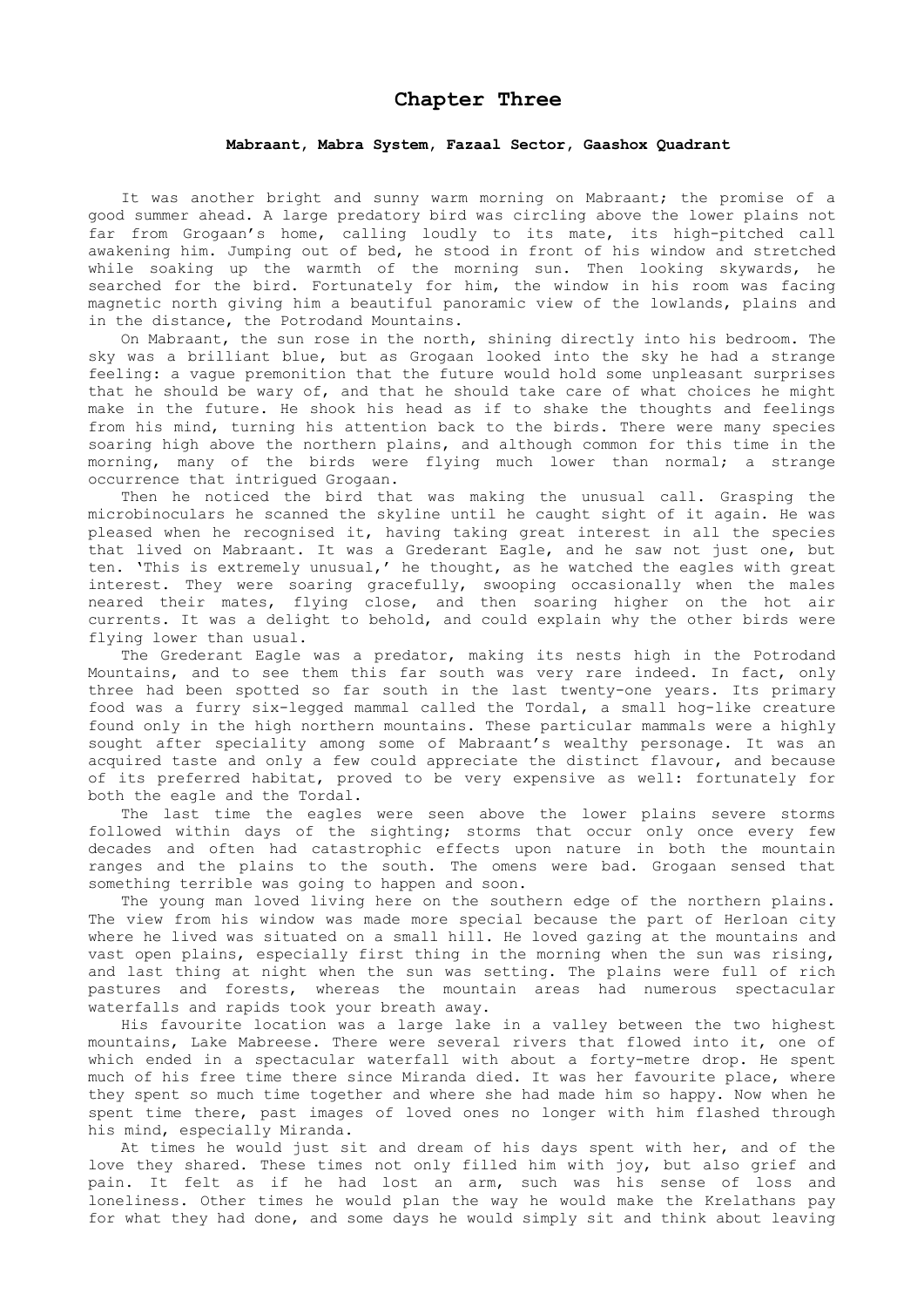the Fazaal sector all together.

Beyond this valley there was an extremely long winding canyon with many gorges and outcrops. This was where Grogaan had practised and honed his flying skills ever since he had received his first ship at sixteen. Collatin had told him many stories about Sorann Taggash"s exploits and how he developed his skills by flying through canyons and other dangerous areas, so Grogaan decided to do the same. His friends thought he was crazy at first, but gradually saw the benefit as their skills also improved considerably.

These canyons channelled the occasional winter storm waters into a devastating river that flooded the upper reaches of the plains. There were also many caves in the higher areas of the canyons, some of which once contained precious jewels that had been over-mined centuries ago. He had often explored them and found a few stones of value hidden in small crevices or difficult to reach ledges, but mostly all he found were Marandiote gems that were of no real commercial value at all. He still collected them though, not for himself but for a young woman he knew who loved them, and who rarely visited now.

As he sat gazing through the window he remembered the first flying lesson his father had given him. It was in the standard Manta Class twin seat starship, designated an MCT, and the one that his father had bought him for his sixteenth birthday. It was a small atmospheric ship designed originally for training new recruits at the academy, but became freely available as an ideal form of transport for civilians. His abilities developed exceptionally well and in a very short time, surprising even his father. After having passed his preliminary and standard stage flying tests, Grogaan taught his few friends to fly, and together they explored all the canyons they could find.

His three friends often accompanied him on his flying trips, and even after many flights, he still proved to be far too fast for them. It was here that they would be testing the modified MCI's after they had been well tested at altitude, just in case of a systems failure. He still had the MCT in his garage, which he was determined to hang on to just for nostalgic reasons, even though he now had a Manta Class Interceptor, the latest and most advanced starfighter available in the Gaashox Quadrant.

Grogaan watched the eagle soaring on the thermals. It was free and unrestricted, knowing it could fly wherever it wanted, and wished he could do the same. He realised that his life was being lived as if he were incarcerated. The grief over his loss, the traumatic dreams, the stress and depression were all restricting his life. He wanted to be free from it all; to be free to go wherever he wanted without having to justify it to anyone, to do what he wanted and when he wanted. He felt as if something was calling out to him, a voice in his head telling him it was time to do something about it, to do whatever it took regardless of the cost; to make that change in his life that would make a difference, not only in his life but in the lives of others.

'Damn, I'm late,' he said as he noted the time on the chronometer. He quickly washed and then donned his new dark green flight suit; the one his mother made specially. After a little persuasion, his mother had agreed to make three more flight suits for his friends, although obtaining the correct sizes without letting his friends know why had been a challenge for him. Now they were completed and just in time for their first test flight, he knew his friends would be pleasantly surprised.

He checked to make sure they were in his holdall, grabbed it, and then headed off down stairs. He dropped his holdall by the coat stand in the hallway and walked briskly into the kitchen. He saw that his mother had already prepared his breakfast, and was already putting on her coat for work. "That"s the good thing about living at home,' he thought, although until Miranda's death he had really desired a place of his own. Since her death however, he had found it almost unbearable spending long periods of time alone, and if he did, he became very depressed, so was no longer in a hurry to find a home of his own.

"In a bit of a rush today are you son?" said his mother.

"I am actually," he said sitting on the chair.

"Nothing bothering you is there?"

"Not this morning," he said positively. "As a matter of fact I had an exceptionally good night's sleep. I was just thinking about the flight test, and whether or not the ship will perform as well as we expect them to."

His mother told him she was convinced everything would be just fine. After hearing from Trindall what excellent engineers her son and his friends were, she knew there would be no problems, or at least nothing that could not be resolved,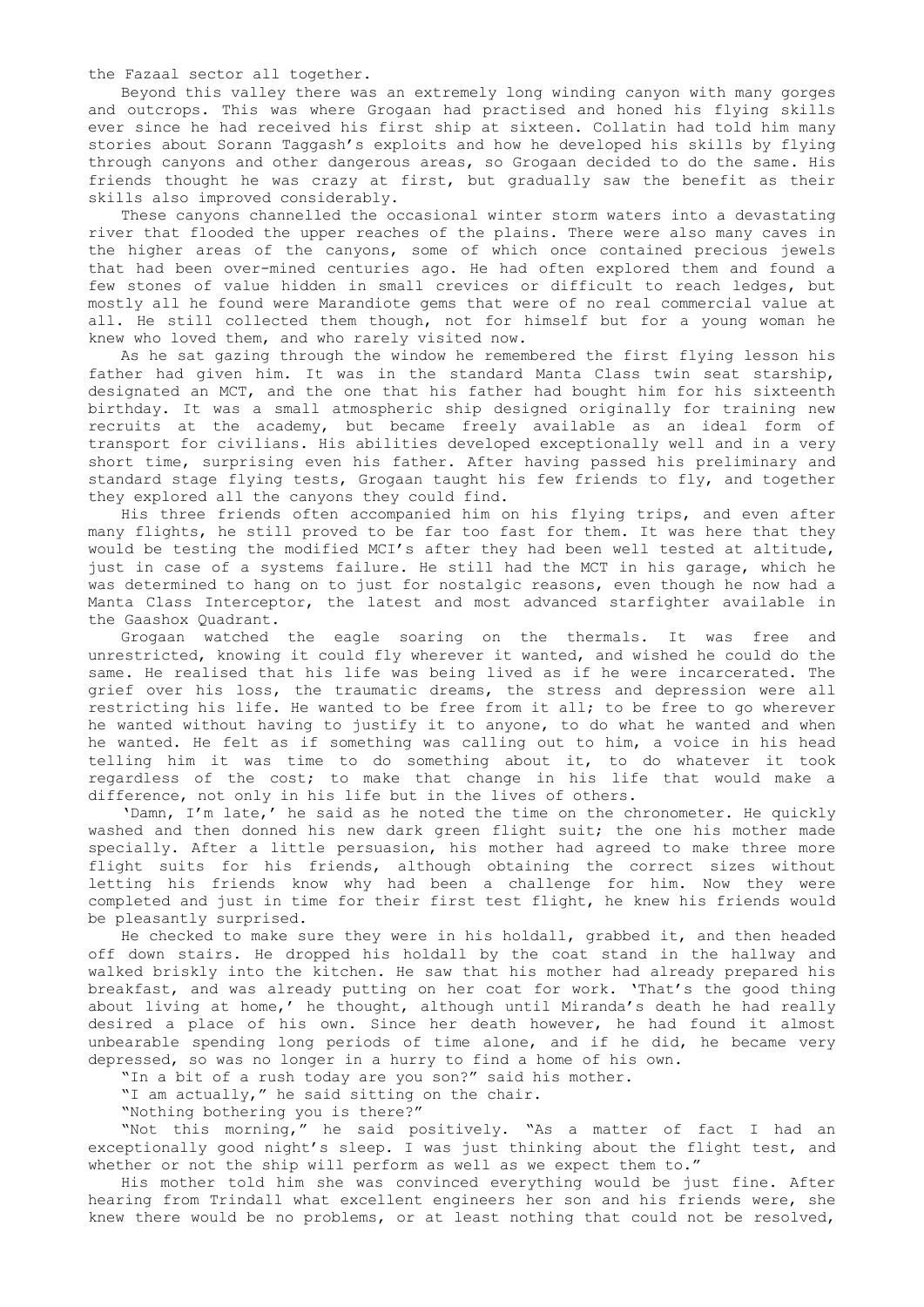something she seemed to be more convinced of than her son. Grogaan nodded, sure that his mother was right. If only he could be as confident and sure.

"Anyway son, I had better be off, can"t be late now can I? Especially with that important matter you asked me to try and resolve. I"ll see you tonight and good luck for today."

"Thanks, we'll need it more than you, but I'm sure you'll be able to persuade that Senator without too much difficulty."

Kareana kissed him on the cheek and left by the back door.

Grogaan smiled at her when she turned to close the door behind her. She returned the gesture with a short wave. 'I sure do hope you can convince the Senator, otherwise I will have a long trip to make before the end of the week.' He would not mind flying to Breolis Seven even if it meant sleeping on route, but at the moment there were many other things he needed to take care of, although getting Zaack out of trouble would become far more important than his own needs.

He then tucked into his breakfast and then washed it down with a glass of fresh milk. Picking up his kit and the holdall from in the passageway, he opened the front door and walked briskly to work. 'It's going to be a great day,' he said quietly. Grogaan walked upright and confidently, which was in complete contrast to the previous day when he was miserable and depressed, shoulders slouched and no desire to work. He arrived at the complex and as he entered the outer workshop, he saw several engineers already milling around. They were in a good mood despite the shortage of work, and that pleased Grogaan.

Walking across the main hangar a few others shouted a greeting, which he reciprocated. He was in a great mood, and he swore nothing was going to dampen his spirits today, not even if they experienced problems with their ships. Although his expectations were high, he refused to become overconfident about his abilities as an engineer; no one was perfect and Grogaan knew he was far from it. He also knew that regardless of how experienced and cleaver he and his friends were, they were dealing with electronics and mechanical components, which were susceptible to failure.

As he approached the crew room, he heard the sound of his three friends laughing and joking. It was nothing unusual for them, and whereas on the previous day it had grated on him, this particular morning it immediately lifted his spirits. He had a good feeling about today. It was the day that would start a chain reaction altering his life and that of his friends forever.

He grabbed the door handle and swung the door open. The noise stopped suddenly as he entered the crew room. At first his friends were concerned because he was late, which was usually very uncommon for him except when he had had a bad night and was suffering from one of his severe depressive moods. However, when they saw the smile on his face, they were relieved to see him so happy and in good spirits.

"You"re late this morning!" a chorus of voices sounded, tinged with sarcasm.

"Very funny," he responded and dropped the two holdalls onto the table. "You all ready for the big one?"

"Of course we are!" His friends replied unanimously.

"Hey, now that"s what I call a smart flight suit," said Doraant, impressed with the flight suit that Grogaan was wearing.

Grogaan pushed the holdall nearer to his friends, and told them to open it. Zaack grabbed it and unzipped it with confident expectation. He slowly parted the sides revealing some dark green items of clothing. Taking one of the items out, his face lit up with delight. The others drew in closer to get a better look.

"Flight suits! Wow! These are great! Where did you get them?" asked Zaack as he held one up to get a good look at it.

"My mother made them specially," said Grogaan proudly.

"These are excellent! Far better than the ones used by the MDF. She"s a gem that mother of yours, you know that," said Zaack excitedly.

Doraant and Eldaan took hold of the other two flight suits and were equally astounded, even more so when they saw the name badges on the right breast pocket. Grogaan told his friends to get suited up so that they could get on with the flight tests. They needed no more encouragement.

The four young men climbed into their ships, strapped in, and performed the pre-flight checks thoroughly. All systems checked out ready and functioning. With a little trepidation Grogaan activated the thruster coils. They started whining and after a few moments, the ship slowly lifted off the ground. Applying more power, it rose higher until it had cleared the bay doors, and then three other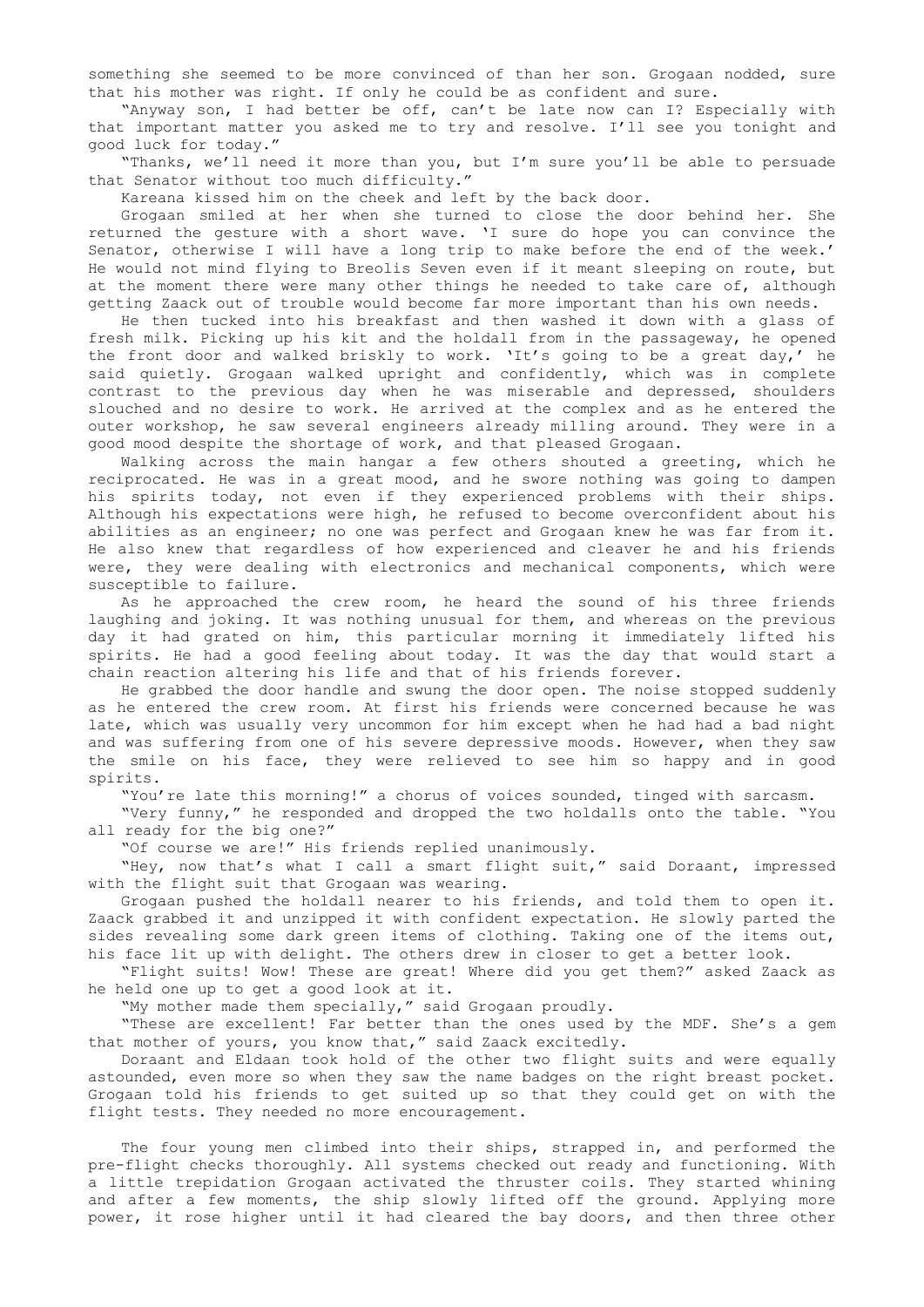ships appeared above the docking bays alongside. 'So far so good,' he thought.

They held position above the bays to ensure that all thruster coils remained operating correctly and could hold the ships steady. When satisfied, they selected the sublight engine start-up sequence. A soft vibration ran through the ship's structure, and then a low constant whine from the engines. It was a sound that Grogaan would come to love hearing, and the steady vibration would become a soothing comfort from which he would be able to discern any deviation from operational parameters.

Engaging the drive to the engines, the starship inched forward at its slowest speed. He gently eased the throttle forward and the ship moved slowly away from the complex, then increased the pressure so the ship gradually began to accelerate more quickly. The whine of the engines was sending a buzz though his veins, and for the first time in years he felt free and alive.

Zaack sounded elated as he relayed his feelings to the others, who were also getting a buzz from the experience. Their own ships, modified and upgraded by their own hands, were working perfectly so far.

"Before we go any faster," said Grogaan, hoping not to dampen their enthusiasm too much, "I feel it would be wise to perform some thorough checks of all flight systems first."

His friends agreed wholeheartedly, not wanting to tempt fate and so increase the possibilities of crashing to their deaths on their first flight-test. After checking that all systems operated correctly when switched on at the same time or in cycles, it was time to put the ships through their paces.

"Okay then, let"s climb to about thirty thousand for the full flight performance checks. That should give us plenty of height in case any of us experience any problems."

"All I hope is that the ejection systems work," said Doraant laughing.

"Let's just hope it doesn't come to that, otherwise we'll be short of a ship or more," said Eldaan.

"I suggest we don"t concern ourselves about that and trust in Grogaan"s skills," said Zaack.

"That's of little consequence if components fail Zaack, but they have been thoroughly tested so we'll be fine," said Grogaan.

The four pilots climbed higher and then started to engage their ships through every manoeuvre they could think of. They even indulged in some mock dogfights, which meant the three friends attempted to take on Grogaan. All four relished the experience and the challenge.

Grogaan could feel the adrenaline flow through his body making him feel free again. The control column seemed as though it was an extension of his arm, the hand control having been remoulded to fit his grip perfectly. For the first time in years, he almost forgot the anger he felt about the deaths of his loved ones. Flying always had a calming influence upon him, except when he imagined he was fighting the Krelathan raiders. Now, he was simply feeling the pure exhilaration of flying at high speed with nothing to restrict him.

He began to think of leaving the system with his friends and exploring some distant system or sector, seeing what was beyond the Mabra System, but resisted the urge; there was much for him to do before he indulged himself. When Grogaan was finally satisfied that all systems were operating correctly, he broke off from performing manoeuvres and went into straight flight, waiting for the others to form up alongside.

"Wow! These are far better than those MCT"s," yelled Zaack with delight.

"You bet, Zaack. What do you think Grogaan?" asked Doraant.

"Exceptional! Now, what about seeing how fast these lovely ladies can really fly?" But before his friends had a chance to answer, Grogaan slammed the throttle full forward. "Catch me if you can?" he howled.

"Oh no you don"t!" replied Zaack as he saw Grogaan"s ship accelerate away.

The other three pilots opened their throttles to full and gave chase. The starfighters raced through the atmosphere like shooting stars. It was sheer exhilaration. Zaack glanced at the velocity gauge, and couldn"t believe his eyes. They were travelling at a speed of 3,523 Kmph, far better than expected, making it the fastest fighter they knew of. Grogaan said that it would suffice for the time being, but what was more important to him was the starfighter"s speed in space.

The original design of interceptor could manage 3,016 Kmph, and the only ship that outperformed the standard interceptor was unknown to most in the Gaashox Quadrant: The Imperial Zilon interceptor, which could reach speeds of 3,308 Kmph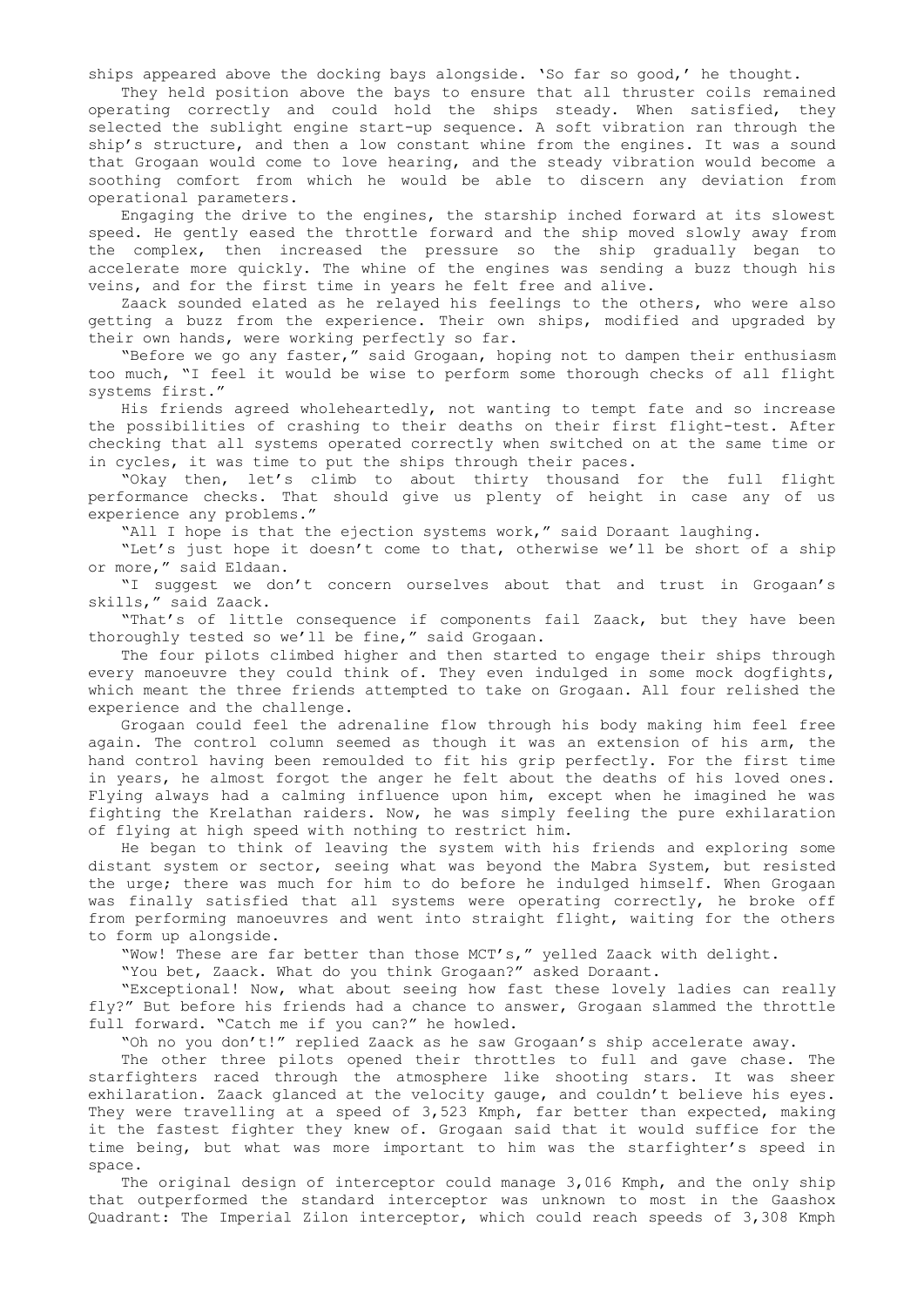under atmospheric conditions, and was even faster than the Delta XB1 of the Ladorran Republic Forces which could manage only 3,109 Kmph.

Doraant was astounded by his friend"s declaration, wondering why he would need such a fast ship, but refrained from asking. After an hour of flying, they felt it was about time they stopped for a little rest and refreshments. Zaack suggested the small pasture next to the southern edge of Lake Mabreese, where there was ample space to land more than four starships safely. Grogaan owned a small hut on the edge of the pasture near the lake.

Swooping down towards the lake, the young pilots eased the ships down on the thrusters to a nice soft landing, and then powered down all systems.

The hut was sealed by a computer controlled lock system that could only be activated from Grogaan"s remote control pad. Grogaan always ensured there were plenty of supplies left inside, which came in very handy if he decided he wanted to spend some time alone. After selecting some containers of food and drink, they made their way to the flat area near the stream and set everything down. The four young men stretched and breathed in deeply, savouring the fresh scented air, and the freedom of movement after being strapped in their ships for over an hour.

Grogaan gazed at the clear lake and remembered how Miranda loved swimming in the cool water. He pictured her slender but curvaceous body moving gracefully as she swam slowly. He closed his eyes and the picture was replaced by another, one of her standing by the stream near where it flowed into the lake. Her long white dress clinging to her damp body revealing the contours of her curvaceous, alluring body, her hair still pinned in a knot. The image if her stirred deep feelings of desire and a longing to hold her close, to feel her body pressing against his, her firm breasts pressing against his chest. The face in the image turned and smiled. Tears stung his eyes. Grogaan was scarcely able to bear the pain his memories caused.

It was at times like these Grogaan realised just how much he missed her, the warmth of her embrace, the joy of her smile, and the softness of her lips pressed against his. He sighed as his feelings for her continued to rise, intensifying the pain he felt. The feeling of outrage he felt toward the enlistment officer at the Academy for turning down his application yet again, added to his anguish. If his first application to join the Academy had been accepted, he knew he would have been able to stop the raiders from killing Miranda, and they would still be together.

As he considered the unfairness of the events, he felt a deep anger rising within his soul, but there was something else underlying that anger that he had not felt before: it was a strange tingling sensation within his mind, which made him shiver. Then the visions of Miranda become painfully clearer.

He recalled the day that he had believed was going to change his life even more profoundly than when he had first met her.

*Borrowing his father's two-person hovercraft, he left very early on the fourth day of his break from work heading for the precinct in the heart of Herloan City. He went with one single intention; to call in at the jewellers to buy a special ring. It was the most expensive item he had ever purchased, and it took him some time to choose the one that he thought suited her the most. As he pointed it out to the jeweller, Grogaan knew without doubt Miranda would love it. He left the shop excited and headed directly for her home, feeling very nervous and filled with trepidation at how she was going to react.*

*Grogaan had contacted Miranda earlier that day and told her there was something important he needed to talk to her about. The young woman was filled with curiosity and excitement, and was waiting anxiously for him to arrive,*  unable to sit down for more than a few minutes before getting up to look out of *the window that faced the roadway in front of her home.*

*When Miranda saw him stop outside her home her heart skipped a beat in anticipation. She ran to the door, paused a moment to catch her breath, and then opened it calmly. She stood motionless, her heart thumping wildly and wondering*  what he wanted to talk to her about. The thought that it might be about taking *their relationship a step further even crossed her mind, but she did not want to raise her hopes too high knowing how devastated she would be if he did not ask the question. Just seeing and being with him was enough to make her intensely happy, although the extra little things he did for her made all the difference; the small gifts, the evenings out, the trips to the lake, and for the quiet nights in front of the fire with a hot cup of tea or Lokarsh, a drink Grogaan had recently introduced her to.*

*Grogaan got out of the hovercraft and his eyes went wide with delight when he*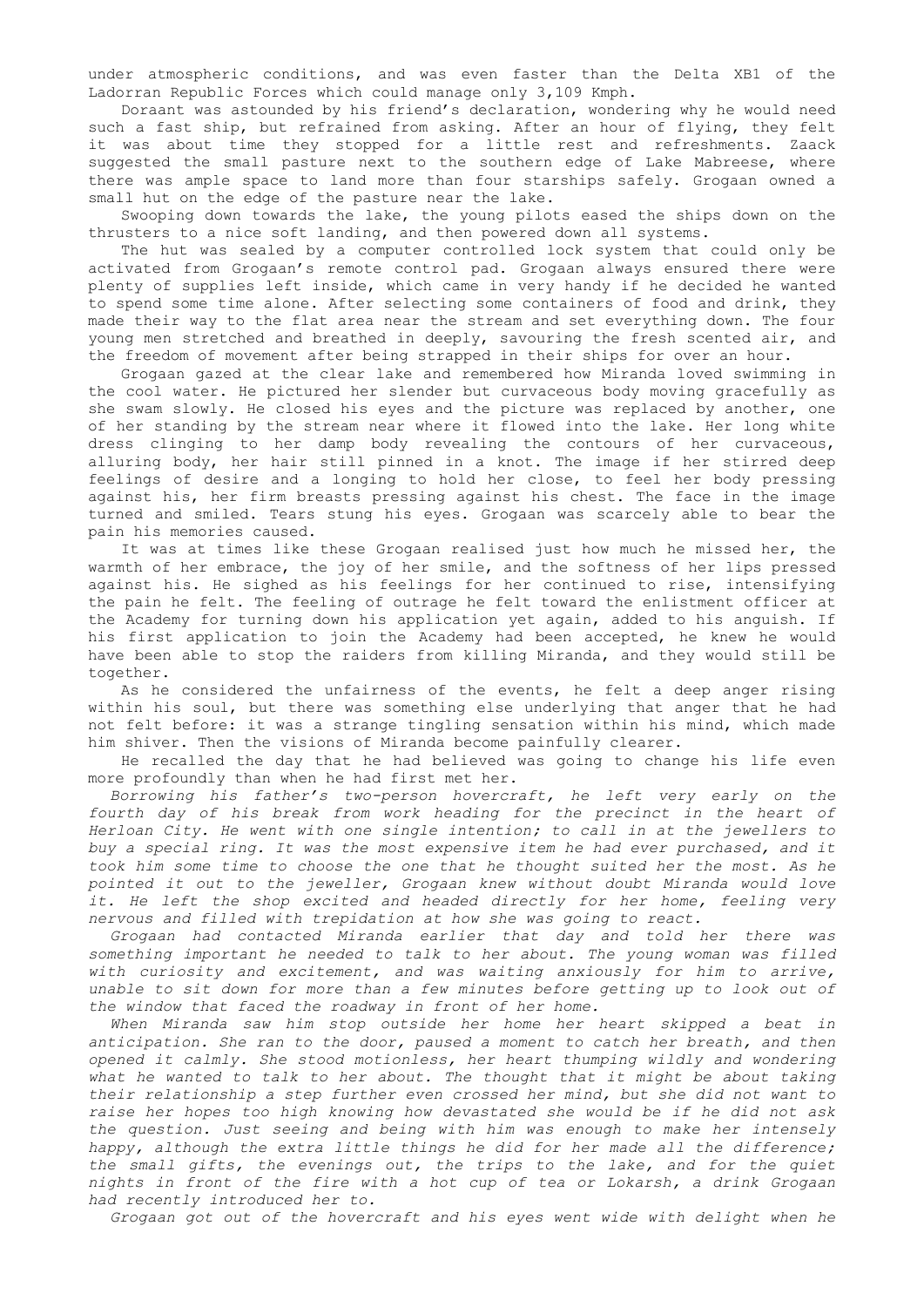*saw her. She was the most beautiful woman he had ever seen, and that beauty never failed to make him weak at the knees. "Shall we?" he asked, taking her hand in his. He found it difficult to keep his voice steady and his hands from shaking; such was his excitement at the prospect of what he was about to do. Never had he felt so apprehensive about anything he had done previously.*

*"I'd love to," she replied, the slight trembling in her voice revealing her excitement, her smile captivating. She leant forward and kissed him gently.*

*It was almost too much for him to bear: the softness of her lips against his, the warmth of her breath on his face, and soft gentle voice sounding in his ears. He wanted to ask her right away without taking her to the lake, but knew that would spoil the surprise, although he was under the suspicion that Miranda had already guessed what he was planning.*

*Grogan took her to Lake Mabreese where they walked for a while, talking and enjoying each other's company. Returning to where they had left their things, they sat down and talked some more, both of them anxious about what was to come, but Grogaan wanted to wait a little longer. It was getting rather hot so he removed his shirt and lay back on the grass. Miranda smiled and stroked his chest.*

*"I love you," said Grogaan gazing admirably at her, running his hand gently across her cheek.*

*"I love you too," replied Miranda tenderly.*

*They kissed and he crushed her to him, embracing her tightly. He could feel her heart beating and feel her breasts pressing against his chest, which stirred his passion further. His hand moved seductively down her back sending a tingling sensation up her spine, but she broke away suggesting they go swimming. He consented reluctantly, and would have asked her that one question before he lost his nerve, but bit his lip and waited.*

*They removed their clothes and walked into the lake. It was cold but refreshing and invigorating. The two swam for a while but Grogaan, who was not so keen on the activity returned to the bank, sat quietly, and enjoyed watching Miranda swimming gracefully though the clear crystal water. He smiled, feeling very proud to be in love with such a beautiful woman. As far as he was concerned she was perfect in every way.*

*After a while Miranda returned to the bank, stood up and walked gracefully through the shallow water towards him. He admired every inch of her and knew in his heart that there was no way he would back out of asking her now. His heart was beating wildly, but still he waited.*

*"That was one of the most refreshing swims I've had for a long time Grogaan," she said smiling at him, knowing that his eyes were feasting on her. She loved the way he looked at her, respected her, and how he felt so passionately about her; it filled her with delight. Miranda sat beside him and shivered as the warmth of the sun began drying her body. They could hear bird song, the scurrying of small animals through the undergrowth, and yet it was so peaceful time seemed to stand still. Goose bumps appeared all over Miranda's body as she shivered again, so she stood up and slipped her dress back on.*

*Grogaan also stood, put on his trousers and faced her, a broad smile on his face. "Miranda, there's something I want to ask you," he said croakily.*

*She looked at him expectantly, her eyes sparkling with desire. Deep in her heart Miranda knew what was coming by the way he acted, and felt her heart begin to beat faster as his hand went to his pocket. He took a small felt covered box from his jacket, held it out in front of her, and opened it slowly while keeping his gaze fixed upon her. Her eyes widened in delight at the sight of the ring. She took a sharp intake of breath.*

*Her reaction said it all, so he looked into her eyes and went down on one knee. "Miranda, you are the most precious thing in my life. Will you marry me?"*

*"Yes, of course I will," she said excitedly, tears running down her cheeks as the intensity of her delight struck home.*

*He stood up and she threw her arms around him then kissed him passionately.*

*Grogaan broke free from her tight embrace, took the ring from the box and taking hold of her hand, slipped the ring onto her finger. Then they kissed again.*

*"This is the happiest day of my life Grogaan. I do so love you," she said, trying to blink back the tears. The two lovers sat close together with arms around each other, kissing frequently. Then Miranda stood, walked to the edge of the stream, her dress still clinging to her damp body, and lifted her hand so the sun would glisten off the diamond of her ring. She admired the ring, the joy*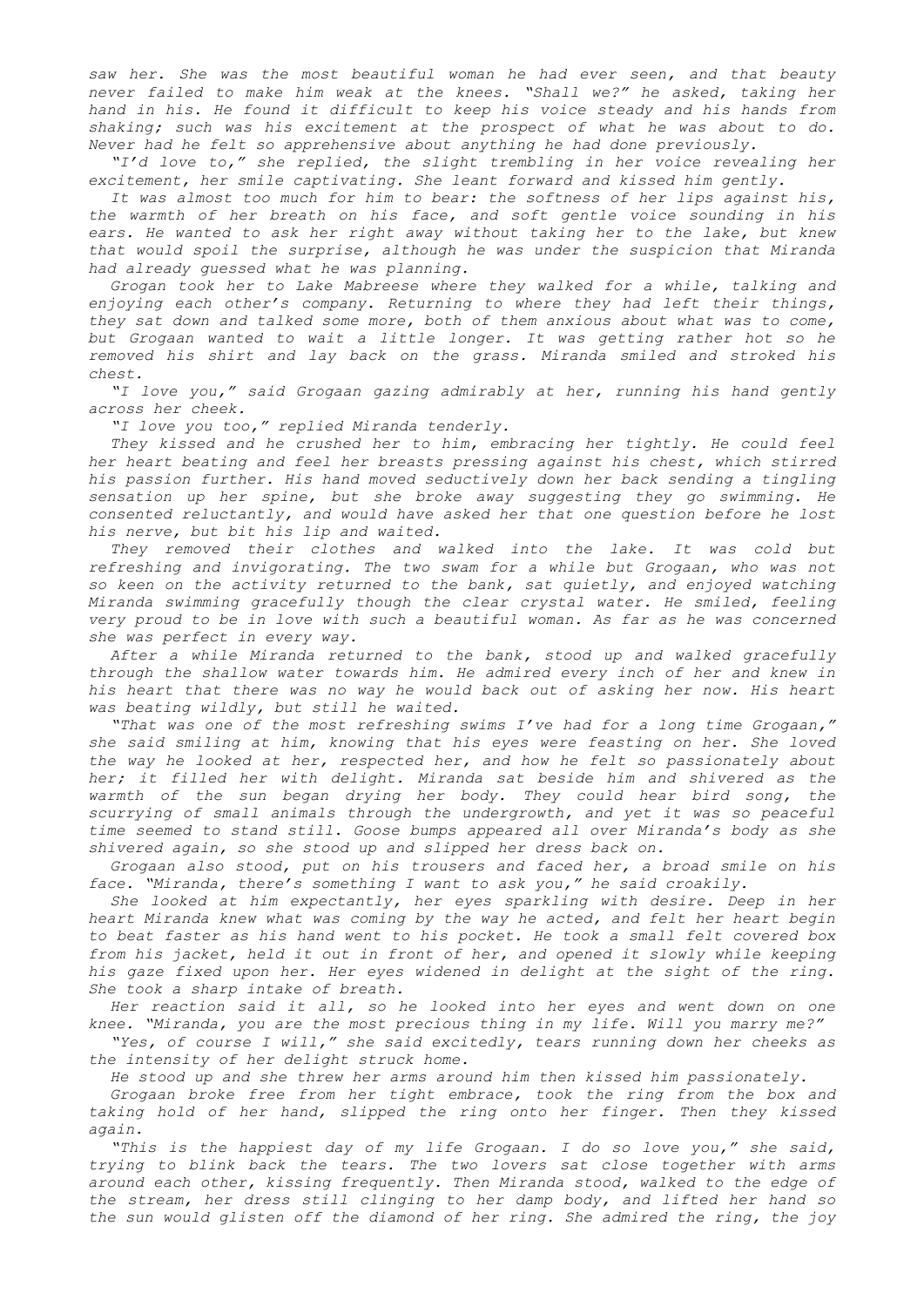*evident in her eyes, her smile lightening up her face.*

*Grogaan watched her avidly, hardly daring to believe it was happening. He could not remember ever being so happy, and now, all he needed to make his life complete was to be accepted into the Mabra Defence Academy.*

The memory of that day seared his heart and soul afresh. It was four years ago, a distant event in time, but he remembered it as if it happened only yesterday. His anger rose even more, and the tingling sensations spread from his head to his hands, which began to shake as he felt power radiating from his fingertips. Shaking his head, he tried to shake the memories from his mind. As quickly as the feelings appeared, they disappeared leaving him feeling drained mentally, and his fingers felt strangely numb.

"Hey Grogaan, what are you thinking about?" asked Doraant seeing his friend was looking a little odd.

Doraant's voice shocked him from his thoughts, and he tried hard to avoid revealing his emotions. "Nothing really," he answered as calmly as possible, and discretely blinked back the tears from his eye before his friends noticed.

Despite his response, the other three knew exactly what he was thinking. They always knew when he was feeling distracted and why, but never mentioned it, or asked if he was alright. They had too much respect for their friend, knowing how much heartache he was still experiencing, even though three years had passed since that fateful day. Doraant handed him a glass of cool orange juice, then they sat enjoying the refreshments and the weather. After finishing the food, they spent time relaxing near the lake telling stories of their younger days, their hopes for the future, of what they knew about the Ladorran Republic, and of course of how well the interceptors had performed.

All the while, Grogaan found it difficult to shake away the earlier feelings. The numbness in his fingers had gone but the tingling sensation remained. He had to get his mind off what had occurred. "Alright lads, it's about time we found out who's the fastest through the canyon," he said tauntingly.

"Who are you kidding Grogaan? We all know you"re the fastest," retorted Doraant.

"Don"t give me that! The three of you are excellent pilots. Each of you has the capabilities to match my times. All you need is a little more confidence."

"Come off it Grogaan," said Zaack. "Who has the same ability to sense exactly which direction a canyon or gorge turns, and what obstructions are in the way like you can? Your timing is so precise and your flying is so effortless. I still reckon you"ve got to be receptive to magical powers."

Grogaan frowned at his friend and shook his head gently. "That"s just a natural gift, nothing to do with magic. You think I"m good, what about my father? He was pure genius in a fighter. Anyway, there haven't been any wizards in this system for over two centuries."

"None recorded yes, but that doesn't mean there hasn't been any, does it?" said Zaack.

"Maybe, but what about the histories of Mabraant, that there"s some naturally occurring phenomenon here that inhibits a Guardian"s magical power. That would surely prove that I am not what you believe I am," answered Grogaan.

"Good point," conceded Zaack. "But then again, if those abilities are because you are able to draw on the magical powers, it would mean that outside the system they would be even stronger."

"I reckon that so-called phenomenon is just a myth, and who knows, we may have a future Guardian among us!" teased Eldaan. Little did he know how prophetic his comment was!

"Give it a rest will you. Even if I am able to tap into the so called magical powers, who"s going to give me the training I would need to control it? There"s not much chance of Sorann Taggash coming out here just to train me, and besides, he probably doesn't even know this quadrant exists let alone this system. Enough of this idle chat, haven't we got some flying to do?"

"Let's go to it then!" They all replied.

Grogaan pondered on what Zaack said as they climbed back into their ships. He knew there was something strange about his abilities, especially now he had experienced the strange tingling sensation, which resulted in very faint sparks emanating from his fingertips. The thought of sparks coming from his fingertips made him uneasy and worried, and wondered what it could mean. None of the stories he had heard or read about Guardians told of sparks or such like emanating from their fingertips. He had also noticed that he was becoming more restless in his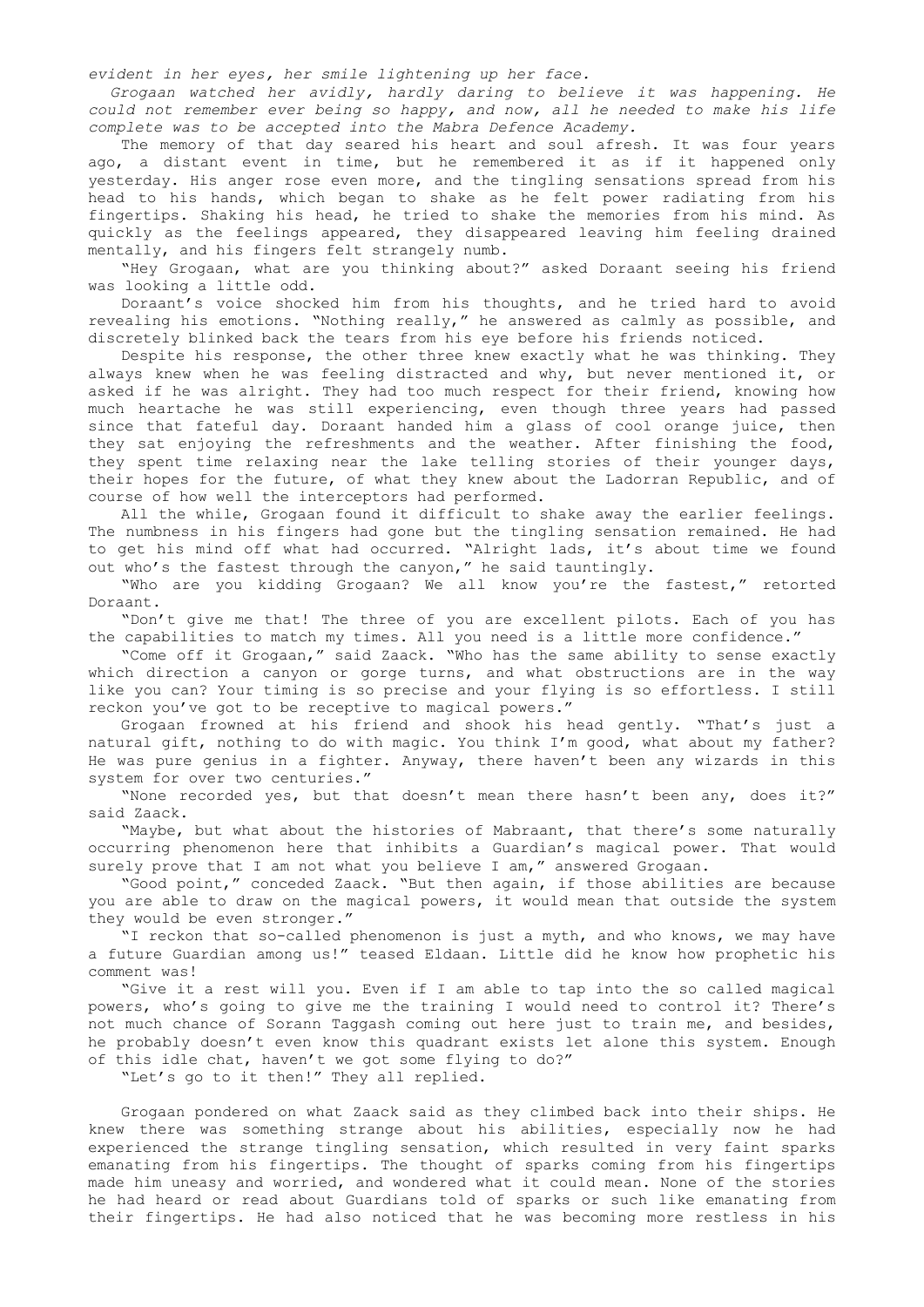thoughts and in his hopes for the future.

Dismissing the thoughts of magical powers, he led the group to the canyons they would be flying through. When they neared the entrance, they selected full sensors and full power to forward shields. He set the wingtip laser cannons to twenty percent power, using twin link firing configuration, top two and bottom two.

"Here we go!" he cried with glee.

Dropping his velocity to what he had achieved on previous runs in his MCT, Grogaan entered the canyon and set the timer as he passed the first outcrop they used as the start marker. Calming his mind as he sped along the initial long straight section, he began to visualise the layout of the canyon. Although he had flown through this canyon many times before, the mental picture he had of it was far too clear for just simple memory. Despite his continual self-denial of any magical influence in his life, he was now beginning to feel sure there was something enhancing his ability.

Sensing the left corner approaching, he let his ship drift slightly to the right, banked it, and pulled back on the control column, taking him around the corner smoothly and accurately. Straight ahead and to the right there was a small outcrop, and a few seconds later, four laser blasts hit it breaking off several small chunks of rock that cascaded down to the canyon floor.

As each bend was navigated, Grogaan"s friends began to drop further and further behind. Although the three had a slight advantage in following Grogaan as they could see the way he flew, it wasn't enough of an advantage to enable them to keep up with him. The hardest part of the flight through the canyon was closing in rapidly, four successive bends. Two of them so close and narrow, there was little time to think between them. Hesitate too long and the starfighter would hit the side at the third bend. It was at this point Grogaan"s friends lost most of their time.

At the second bend Grogaan rolled right, pulled back hard on the control column to negotiate the right-hand bend. Immediately having to level out, roll to the left and pull back hard again to take the left-hand bend. On the second run, Grogaan felt a strange sensation running through his body. Suddenly, the picture of the canyon, which he had thought was far too clear for normal memory, became even clearer. He felt as if some outside force controlled his actions, and so each successive run through the canyon resulted in his times being improved dramatically.

He had pushed his ability to the limit on the fourth run and heard a crunching sound and a slight jolt to his ship, making him have to compensate and adjust his flight path to avoid heading for the fast approaching outcrop. He knew he was a fraction too high and hit the outcrop on that third bend smashing the secondary subspace communication array, which protruded about four centimetres above the top edge of the starboard rear fin. His heart skipped a beat as he felt the jolt. 'Damn, that was too close,' he breathed, trying to maintain his focus for the fourth bend.

By the end of their fifth run through the canyon, most of the outcrops they had chosen as targets were destroyed, now just piles of rubble on the canyon floor. Grogaan still proved to be the fastest, more competent pilot of the four, although he always remained hesitant about admitting it. He couldn"t believe the timer readout, although he was confident that it was operating accurately.

"Zaack!" called Grogaan over the ships" comm.

"Yeah, what is it, nothing wrong I hope?"

"No there"s nothing wrong. I need to know how many hits the shields can take before draining to 25% power, and I need you to take some shots at me."

"You what?" Zaack was shocked at the request. "There"s no way I"m firing on you Grogaan," he said adamantly. After everything his friend had done for him, he couldn"t take the chance, wouldn"t take the chance, just in case something went terribly wrong.

"Come on Zaack, nothing can go wrong. It isn"t as if you"ll be firing continuously. Let's climb a bit higher and then do the tests."

"I"m sorry friend, I won"t do it," he insisted.

Grogaan relented and asked Eldaan if he would oblige. He was not keen on the idea either, but after Grogaan explained that it would be better to find out now whether the shields were operating correctly, and how much they could withstand, rather than in the middle of a hostile combat situation.

Eldaan reluctantly agreed to do it, but only because his friend had so much trust in his ability. Dropping back, he lined up behind his friend"s ship and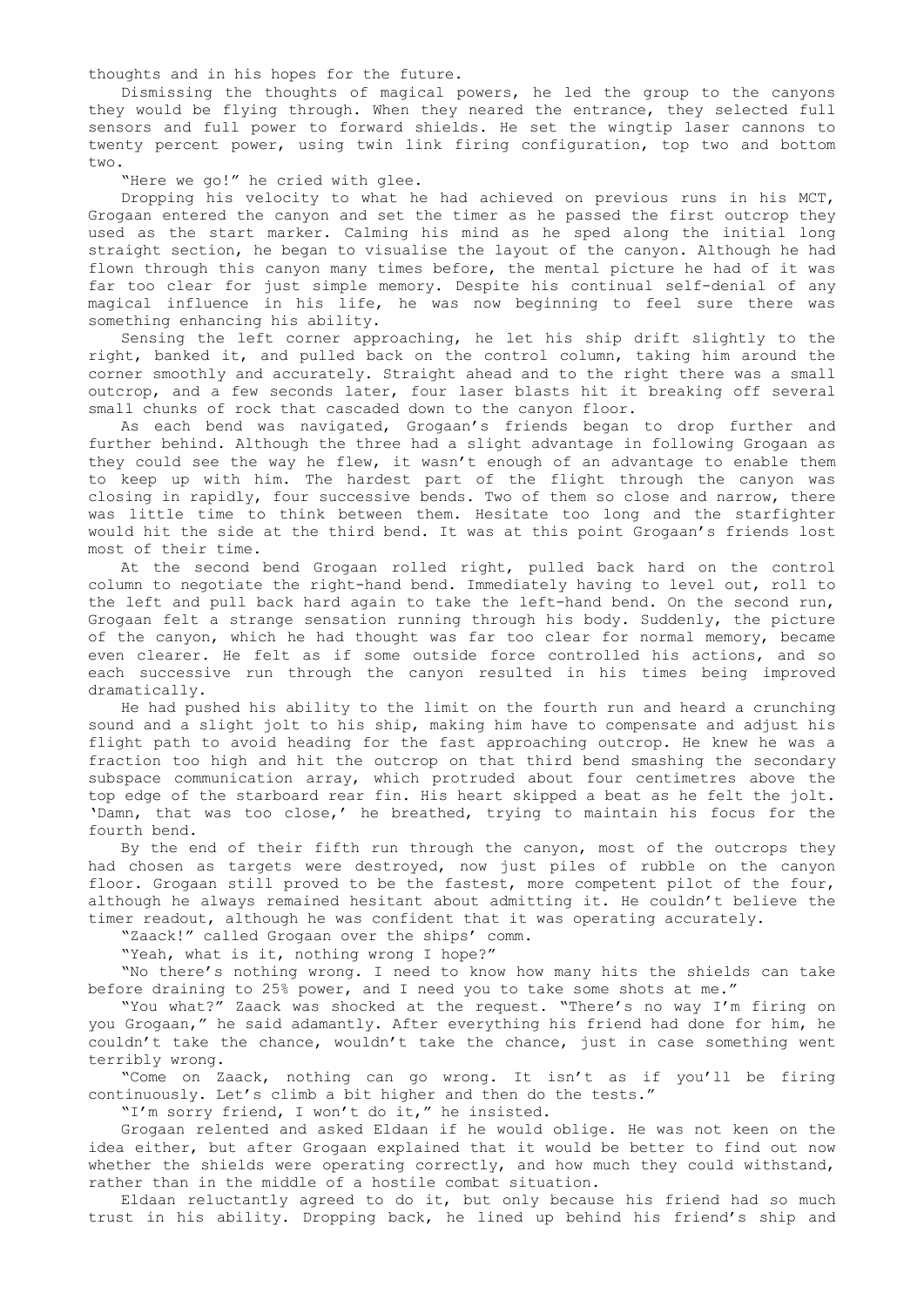noticed something missing from the starboard rear fin of his starfighter. "Hey Grogaan, where"s your standby fin communications array?"

Grogaan felt a little embarrassed at being found out. "Ah! I was hoping you wouldn"t notice that. I"m afraid it"s in tiny pieces at the third bend of the Snake Curves."

"What! You mean you hit the canyon wall?" said Eldaan aghast.

"Not really. If I"d hit the canyon wall do you really think I"d be here in one piece?"

"So, that"s how you managed to beat your previous record is it, taking too much of a risk. You know how dangerous that section is," said Zaack, not hiding his annoyance at his friend's recklessness. Zaack was unaware of the true times that his friend had recorded, and would not find out as long as Grogaan could keep it to himself. Now after breaking his fastest time by a considerable margin, he was no longer able to accept the fact that his abilities were a natural gift; not any more.

"You have to push your abilities to the limits sometimes you know," said Grogaan trying to convince Zaack that that was what he had done, and not that he could have gone faster if he had really wanted to. "Knowing one"s limit can be a great benefit sometimes, maybe even an advantage in certain circumstances."

Zaack never answered, his silence saying more than words could possibly do.

Meanwhile, Eldaan selected independent firing on his wingtip laser cannons, and fired shots to the upper surface of the rear fuselage. He took one shot at a time with a short pause between each, and then at Grogaan"s request, fired two shots at a time with a similar pause. After having taken ten shots multiple, gradually reducing the time between each, Grogaan called an end to the test satisfied that the shields were operating far above expectations.

The upgraded shield generators were recharging exceptionally well. Grogaan reckoned that the shields would be able to recharge adequately under normal combat conditions, due to the shields and lasers being powered by a separate power generator to the engines.

"What the heck do you think we will be facing if we ever go into combat?" asked Doraant.

"Apart from the usual TS5's, MCF's, and MCI's, there's always Kraylons, Zilon Fighters and Gunships, and who knows what else. Well I always say one should be prepared for the unexpected."

Satisfied that there was nothing else they needed to test, the excited pilots opened the throttles and raced back to Mabraant Engineering. Flying low over the plains gave them the thrill of extreme speed, a feeling they would not get in space, so they made the most of it.

"Where are we eating this time?" asked Doraant.

"Well, there"s either the Daspin or the Klaret. Personally, I"d prefer the Klaret, but the choice is yours," said Grogaan.

"The Klaret sounds good enough for me especially if you"re buying," said Zaack jokingly.

"That"s fine by me Zaack. Foods on me, but the last one down will buy the first round of drinks." None of the pilots hesitated in accelerating away but Grogaan"s skill got him down into the docking bay first. However hard they tried, they just couldn"t match Grogaan"s flying skills, and were not surprised at him being first down. It was as if the ship was an extension of his body. Doraant hesitated in his landing cycle long enough making sure he was the last one to land. He felt it was his turn to buy the drinks, grateful to his friend for his trust, but most of all, for all he had done for him and the others.

On the edge of the forest to the west of the Potrodand Mountains, a lone starfighter was parked on the hard ground of a small clearing. It had parked there often during the day, its pilot just sitting in the cockpit watching the plains and mountains, waiting and hoping. On this particular day, the pilot was lucky, her patience rewarded. Flight Lieutenant Joeen Parond smiled as she watched the four MCI"s being put through their paces first at altitude and then lower, before entering the mountain range. Form her position, she was able to see the ships exiting from the canyon after their flight through, and still marvelled at how fast the flight leader was, even though her estimation was more than it actually was.

Joeen longed to be able to fly as good and as fast as Grogaan, but knew there was something special about him, after all, his father had taught him all he knew about flying being a top ace fighter pilot. His brother had also been a skilful